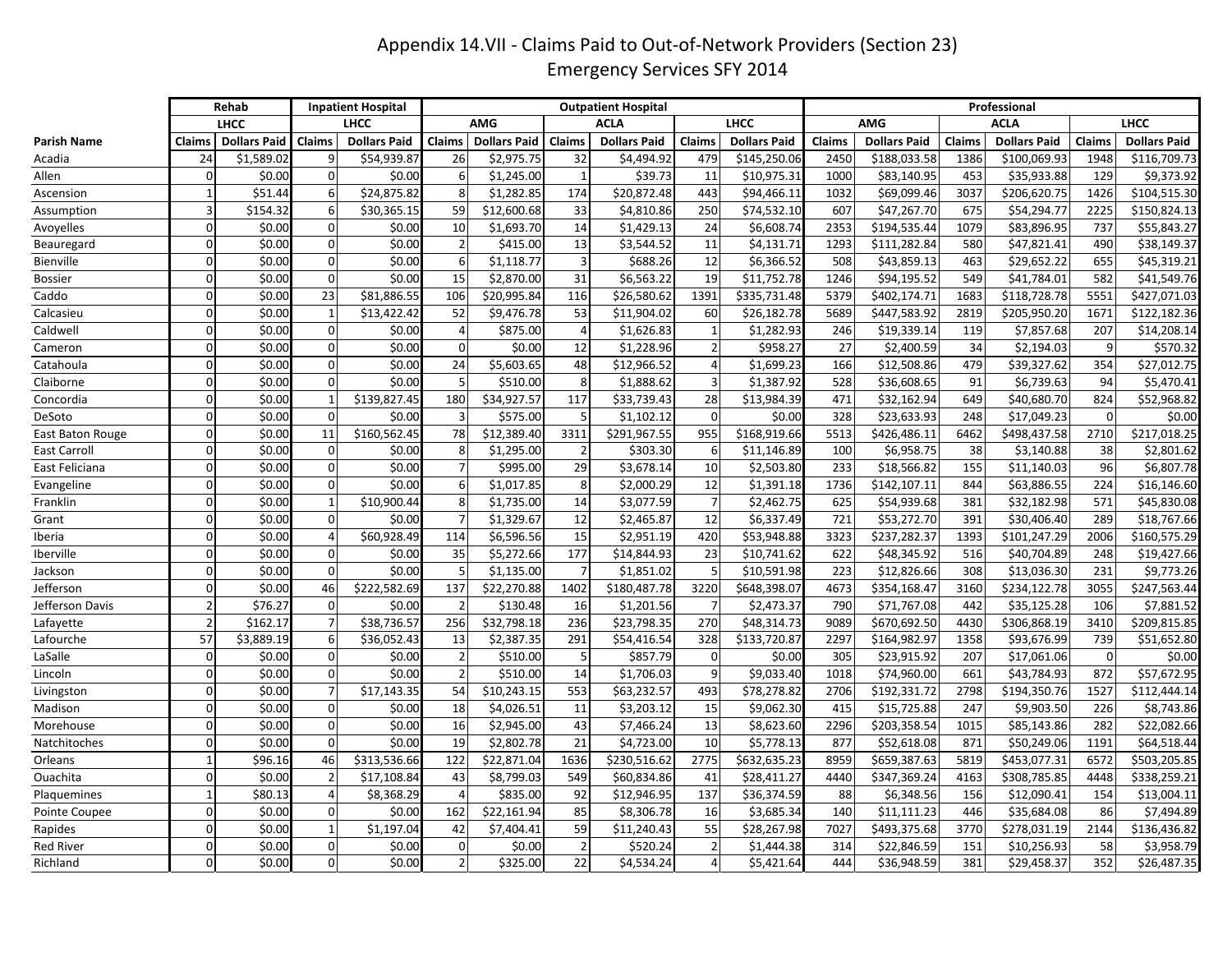## Appendix 14.VII - Claims Paid to Out-of-Network Providers (Section 23) Emergency Services SFY 2014

|                      |        | Rehab               |        | <b>Inpatient Hospital</b> |        |                     |               | <b>Outpatient Hospital</b> |               |                     | Professional |                     |        |                                                                                                                                   |        |                     |
|----------------------|--------|---------------------|--------|---------------------------|--------|---------------------|---------------|----------------------------|---------------|---------------------|--------------|---------------------|--------|-----------------------------------------------------------------------------------------------------------------------------------|--------|---------------------|
|                      |        | <b>LHCC</b>         |        | <b>LHCC</b>               |        | <b>AMG</b>          |               | <b>ACLA</b>                |               | <b>LHCC</b>         |              | <b>AMG</b>          |        | <b>ACLA</b>                                                                                                                       |        | <b>LHCC</b>         |
| <b>Parish Name</b>   | Claims | <b>Dollars Paid</b> | Claims | <b>Dollars Paid</b>       | Claims | <b>Dollars Paid</b> | <b>Claims</b> | <b>Dollars Paid</b>        | <b>Claims</b> | <b>Dollars Paid</b> | Claims       | <b>Dollars Paid</b> | Claims | <b>Dollars Paid</b>                                                                                                               | Claims | <b>Dollars Paid</b> |
| Sabine               |        | \$0.00              |        | \$0.00                    |        | \$1,450.00          |               | \$1,269.76                 |               | \$23,091.99         | 559          | \$38,150.14         | 630    | \$39,562.66                                                                                                                       | 435    | \$28,543.69         |
| St. Bernard          |        | \$0.00              |        | \$0.00                    | 117    | \$26,718.07         | 288           | \$37,761.62                |               | \$0.00              | 774          | \$47,699.01         | 310    | \$21,633.23                                                                                                                       |        | \$0.00              |
| St. Charles          |        | \$0.00              |        | \$0.00                    | 17     | \$2,773.26          | 131           | \$15,640.09                |               | \$0.00              | 567          | \$42,456.54         | 353    | \$26,488.99                                                                                                                       |        | \$0.00              |
| St. Helena           |        | \$0.00              |        | \$0.00                    |        | \$720.00            | 20            | \$2,243.56                 |               | \$0.00              | 259          | \$14,430.07         | 143    | \$7,849.72                                                                                                                        |        | \$0.00              |
| St. James            |        | \$0.00              |        | \$0.00                    | ŋ      | \$0.00              | 17            | \$2,320.58                 |               | \$0.00              | 106          | \$8,021.63          | 286    | \$19,228.58                                                                                                                       |        | \$0.00              |
| St. John the Baptist |        | \$0.00              |        | \$0.00                    | 13     | \$2,282.05          | 73            | \$9,237.34                 |               | \$0.00              | 1568         | \$115,540.89        | 724    | \$51,630.14                                                                                                                       |        | \$0.00              |
| St. Landry           | 0      | \$0.00              |        | \$0.00                    | 40     | \$6,078.77          | 43            | \$11,057.96                |               | \$0.00              | 5624         | \$464,453.02        | 2061   | \$167,375.59                                                                                                                      |        | \$0.00              |
| St. Martin           |        | \$0.00              |        | \$0.00                    | 31     | \$3,180.04          | 29            | \$4,504.34                 |               | \$0.00              | 2051         | \$155,082.14        | 1250   | \$91,611.80                                                                                                                       |        | \$0.00              |
| St. Mary             | U      | \$0.00              |        | \$0.00                    | 18     | \$2,434.60          | 20            | \$3,618.71                 |               | \$0.00              | 4617         | \$329,639.40        | 1836   | \$135,030.26                                                                                                                      |        | \$0.00              |
| St. Tammany          |        | \$0.00              |        | \$0.00                    | 142    | \$19,797.75         | 490           | \$64,183.42                |               | \$0.00              | 2956         | \$217,511.76        | 2833   | \$222,278.22                                                                                                                      |        | \$0.00              |
| Tangipahoa           |        | \$0.00              | 51     | \$194,293.05              | 57     | \$9,523.60          | 510           | \$47,473.37                | 1095          | \$215,706.99        | 1994         | \$127,363.40        | 2043   | \$120,710.16                                                                                                                      | 2165   | \$138,349.46        |
| Tensas               |        | \$0.00              |        | \$7,965.86                | 13     | \$2,360.00          | 17            | \$3,851.32                 |               | \$1,686.58          | 94           | \$6,987.49          | 79     | \$5,584.00                                                                                                                        | 83     | \$6,800.18          |
| Terrebonne           |        | \$526.82            |        | \$9,545.41                | 16     | \$1,807.30          | 82            | \$14,310.38                | 133           | \$48,129.52         | 2289         | \$163,567.13        | 2322   | \$152,618.29                                                                                                                      | 1608   | \$106,124.64        |
| Union                | 0      | \$0.00              |        | \$0.00                    | 15     | \$1,980.00          | 17            | \$3,188.11                 | 10            | \$4,981.30          | 566          | \$41,428.46         | 222    | \$14,262.22                                                                                                                       | 204    | \$12,171.08         |
| Vermilion            |        | \$0.00              |        | \$0.00                    | 17     | \$2,503.34          | 19            | \$2,612.42                 | 28            | \$11,527.46         | 1932         | \$154,523.89        | 1107   | \$80,496.19                                                                                                                       | 653    | \$41,328.73         |
| Vernon               |        | \$0.00              |        | \$6,627.62                | 21     | \$3,180.88          | 25            | \$5,082.27                 | 18            | \$5,158.98          | 1647         | \$147,519.69        | 792    | \$67,223.42                                                                                                                       | 110    | \$8,869.80          |
| Washington           |        | \$80.13             |        | \$32,277.69               | 195    | \$20,580.39         | 47            | \$8,171.75                 | 51            | \$15,382.41         | 1806         | \$128,250.50        | 1600   | \$116,809.52                                                                                                                      | 1751   | \$130,077.38        |
| Webster              | U      | \$0.00              |        | \$26,778.79               |        | \$2,560.00          | 15            | \$4,466.55                 | 10            | \$5,813.33          | 2303         | \$201,599.54        | 677    | \$55,039.62                                                                                                                       | 400    | \$30,224.71         |
| West Baton Rouge     |        | \$0.00              |        | \$43,933.92               | 25     | \$3,168.62          | 125           | \$9,195.23                 | 23            | \$4,570.46          | 321          | \$24,297.51         | 324    | \$27,136.43                                                                                                                       | 142    | \$11,318.97         |
| <b>West Carroll</b>  |        | \$0.00              |        | \$0.00                    |        | \$0.00              | $\Omega$      | \$0.00                     | 8             | \$2,166.00          | 134          | \$8,529.23          | 27     | \$1,914.75                                                                                                                        | 15     | \$1,207.49          |
| West Feliciana       |        | \$0.00              |        | \$0.00                    |        | \$952.79            |               | \$528.18                   |               | \$3,498.63          | 142          | \$7,779.82          | 151    | \$8,276.28                                                                                                                        | 96     | \$6,046.43          |
| Winn                 |        | \$0.00              |        | \$0.00                    | 6      | \$1,040.00          |               | \$680.83                   |               | \$321.98            | 575          | \$47,922.83         | 343    | \$25,016.36                                                                                                                       | 92     | \$5,645.21          |
| East Jefferson       |        | \$0.00              |        | \$0.00                    |        | \$0.00              | 424           | \$45,530.18                |               | \$0.00              | $\Omega$     | \$0.00              | 1171   | \$91,019.19                                                                                                                       |        | \$0.00              |
| Out of State         |        | \$0.00              |        | \$0.00                    |        | \$0.00              | 48            | \$6,449.37                 |               | \$0.00              |              | \$0.00              | 228    | \$17,152.87                                                                                                                       |        | \$0.00              |
| No Parish Identified |        | \$80.13             |        | \$14,548.67               | 225    | \$37,145.20         |               | \$0.00                     | 167           | \$50,629.86         | 1986         | \$153,655.95        |        | \$0.00                                                                                                                            | 427    | \$29,521.65         |
| <b>Total</b>         | 100    | \$6,785.78          |        | 241 \$1,568,405.52        |        |                     |               |                            |               |                     |              |                     |        | 2,660 \$422,189.14 11,733 \$1,429,990.56 13,146 \$3,075,943.79 117,167 \$8,856,932.20 76,419 \$5,596,403.73 56,718 \$4,076,368.82 |        |                     |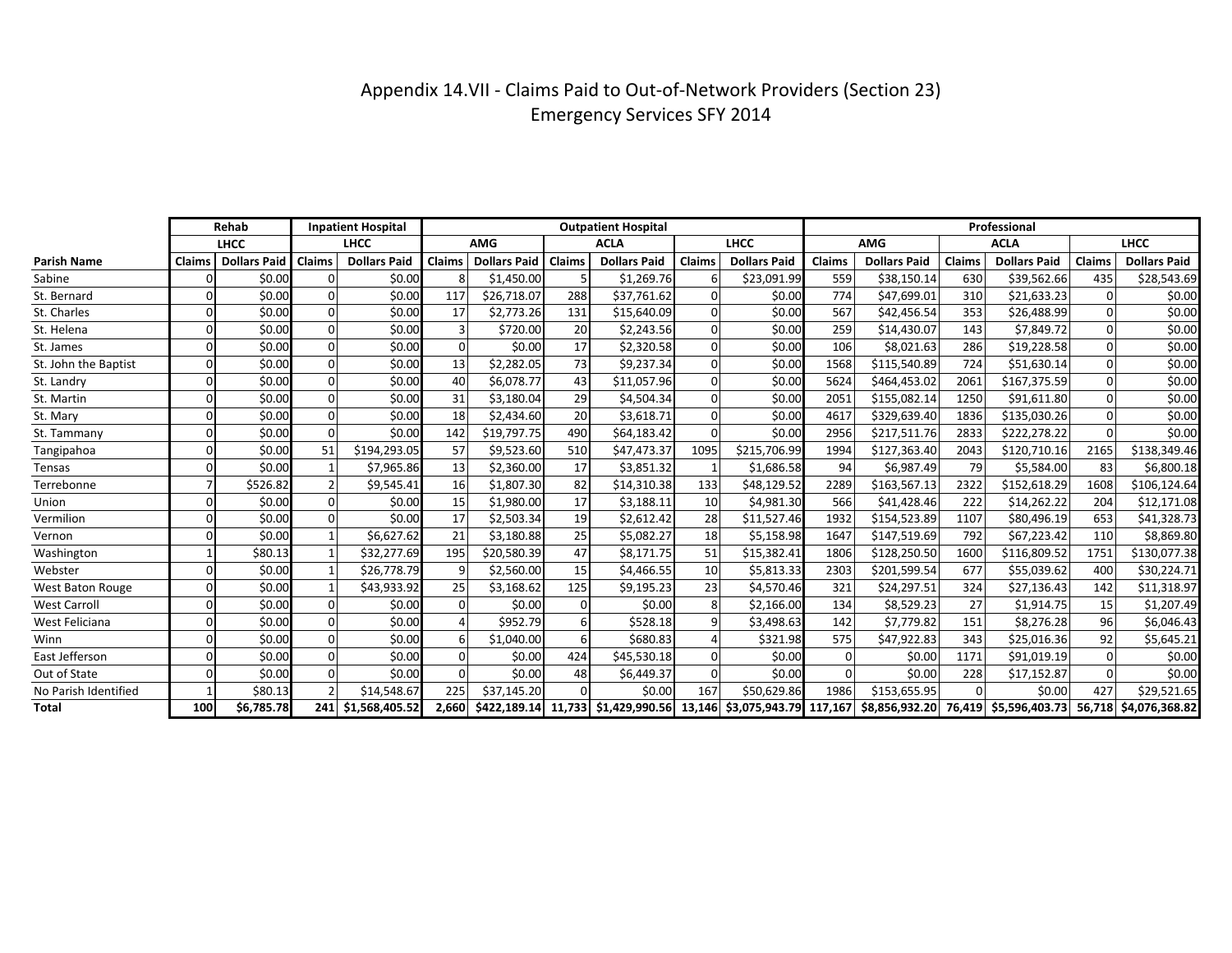**Parish Name Claims Dollars Paid Claims Dollars Paid Claims Dollars Paid** Acadia 0 \$0.00 19 \$2,356.50 57 \$7,737.65 Allen 0 \$0.00 12 \$5,282.69 10 \$556.94 Ascension 0 \$0.00 47 \$10,707.98 56 \$7,169.55 Assumption 0 \$0.00 12 \$4,119.68 64 \$13,214.56 Avoyelles 0 \$0.00 24 \$1,884.90 19 \$8,547.27 Beauregard 0 \$0.00 4 \$450.08 9 \$405.23 Bienville 0 \$0.00 2 \$264.84 9 \$900.89 Bossier **1 6** 0 \$0.00 10 \$2,241.47 5 \$625.41 Caddo 0 \$0.00 40 \$13,057.36 183 \$26,114.98 Calcasieu 0 \$0.00 63 \$31,460.81 25 \$36,336.98 Caldwell 0 \$0.00 5 \$587.46 1 \$52.00 Cameron 0 \$0.00 0 \$0.00 0 \$0.00 Catahoula 0 \$0.00 25 \$8,437.53 1 \$28.61 Claiborne 0 \$0.00 0 \$0.00 0 \$0.00 Concordia 0 \$0.00 17 \$2,259.83 2 \$234.37 DeSoto 0 \$0.00 3 \$493.22 0 \$0.00 East Baton Rouge | 8 | \$17,436.54 139 | \$21,855.75 | 186 | \$29,376.51 East Carroll 0 \$0.00 6 \$538.84 2 \$148.79 East Feliciana  $\begin{array}{|c|c|c|c|c|c|}\n\hline\n& 0 & 50.00 & 10 & 54,655.07 & 6 & 5757.44 \\
\hline\n\end{array}$ Evangeline 0 \$0.00 30 \$2,421.80 1 \$66.18 Franklin 0 \$0.00 32 \$3,787.43 4 \$367.48 Grant 0 \$0.00 2 \$79.46 2 \$474.31 Iberia 0 \$0.00 0 \$0.00 10 \$1,450.61 Iberville 0 \$0.00 27 \$3,821.53 9 \$1,691.07 Jackson 0 \$0.00 14 \$1,710.86 0 \$0.00 Jefferson 0 \$0.00 101 \$29,348.83 121 \$38,787.54  $Jefferson \; Davis$  0  $\;$  0  $\;$  50.00 6  $\;$  51,804.51 0  $\;$  50.00 Lafayette 0 \$0.00 90 \$14,821.86 37 \$5,114.51 Lafourche 0 \$0.00 8 \$8,152.20 8 \$7,211.14 LaSalle 0 \$0.00 16 \$1,953.68 0 \$0.00 Lincoln 0 \$0.00 20 \$2,370.79 12 \$9,632.68 Livingston 0 \$0.00 90 \$14,947.02 14 \$2,635.90 Madison 0 \$0.00 25 \$5,190.72 15 \$5,017.86 Morehouse 0 \$0.00 35 \$3,874.01 14 \$835.92 Natchitoches 0 \$0.00 19 \$9,315.29 51 \$7,045.41 Orleans 0 \$0.00 259 \$68,565.49 239 \$64,268.08 Ouachita 1 \$3,100.00 66 \$6,746.51 12 \$2,249.59 Plaquemines **0** 0 \$0.00 0 \$0.00 3 \$601.45 Pointe Coupee 0 \$0.00 17 \$3,602.77 0 \$0.00 Rapides 0 \$0.00 45 \$8,705.84 36 \$6,034.23 Red River 0 \$0.00 6 \$629.78 1 \$52.00 Richland 1 0 9 \$0.00 23 \$4,326.65 15 \$2,476.17 Sabine 0 \$0.00 0 \$0.00 31 \$2,383.68 St. Bernard **1** 1 \$0.00 4 \$464.57 0 \$0.00 St. Charles 0 \$0.00 1 \$89.75 0 \$0.00 **AMG ACLA LHCC**

Appendix 14.VII - Claims Paid to Out of Network Providers (Section 23) Non-Emergency Services SFY 2014 - Durable Medical Equipment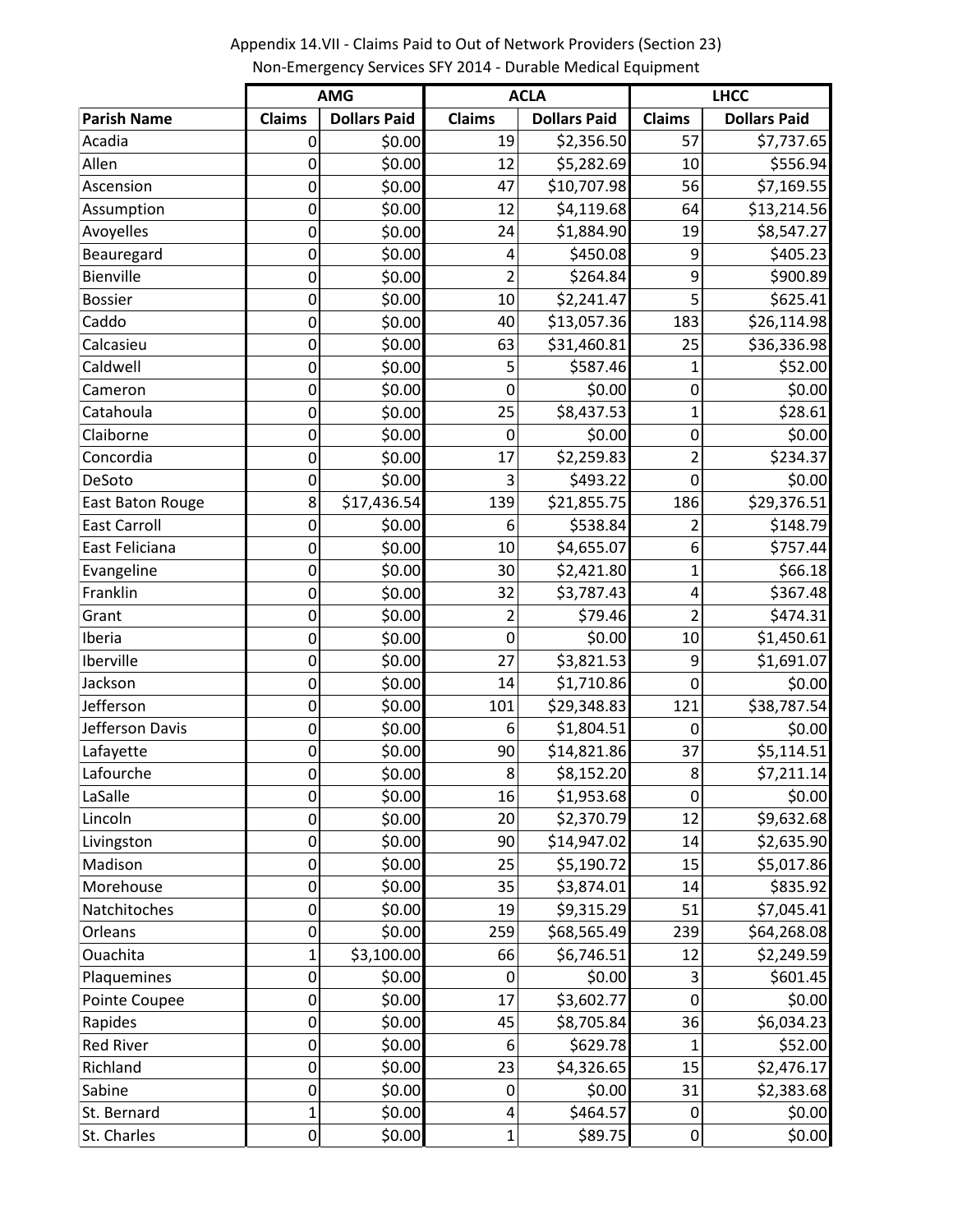| St. Helena           | 0  | \$0.00      |       | \$290.36     | 0     | \$0.00       |
|----------------------|----|-------------|-------|--------------|-------|--------------|
| St. James            | 0  | \$0.00      |       | \$30.90      | 0     | \$0.00       |
| St. John the Baptist |    | \$924.74    | 6     | \$2,755.50   | 0     | \$0.00       |
| St. Landry           | 0  | \$0.00      | 54    | \$4,151.62   | 0     | \$0.00       |
| St. Martin           | 0  | \$0.00      | 19    | \$4,359.45   | 0     | \$0.00       |
| St. Mary             |    | \$0.00      | ი     | \$0.00       | 0     | \$0.00       |
| St. Tammany          | ი  | \$0.00      | 26    | \$7,027.29   | 0     | \$0.00       |
| Tangipahoa           | 3  | \$55.94     | 57    | \$6,558.03   | 6     | \$584.40     |
| Tensas               | 0  | \$0.00      | 0     | \$0.00       | 0     | \$0.00       |
| Terrebonne           | 0  | \$0.00      | 10    | \$6,797.88   | 27    | \$5,148.10   |
| Union                | 0  | \$0.00      | 0     | \$0.00       | 13    | \$1,303.32   |
| Vermilion            | 0  | \$0.00      | 15    | \$5,194.32   | ٩     | \$1,838.35   |
| Vernon               | 0  | \$0.00      | 21    | \$3,748.19   | 30    | \$2,612.53   |
| Washington           | 0  | \$0.00      | 14    | \$8,238.37   | 28    | \$7,049.03   |
| Webster              |    | \$0.00      | 11    | \$1,496.92   | 0     | \$0.00       |
| West Baton Rouge     |    | \$0.00      | 8     | \$779.42     | 4     | \$730.40     |
| <b>West Carroll</b>  | 0  | \$0.00      |       | \$35.31      | 0     | \$0.00       |
| West Feliciana       | 0  | \$0.00      | 0     | \$0.00       | 0     | \$0.00       |
| Winn                 |    | \$0.00      | 6     | \$794.52     | 18    | \$1,500.84   |
| Out of State         | 0  | \$0.00      | 0     | \$0.00       | 0     | \$0.00       |
| No Parish Identified | 0  | \$0.00      |       | \$0.00       | 10    | \$527.62     |
| <b>Total</b>         | 15 | \$21,517.22 | 1,625 | \$359,643.44 | 1,415 | \$311,897.58 |

Appendix 14.VII - Claims Paid to Out of Network Providers (Section 23) Non-Emergency Services SFY 2014 - Durable Medical Equipment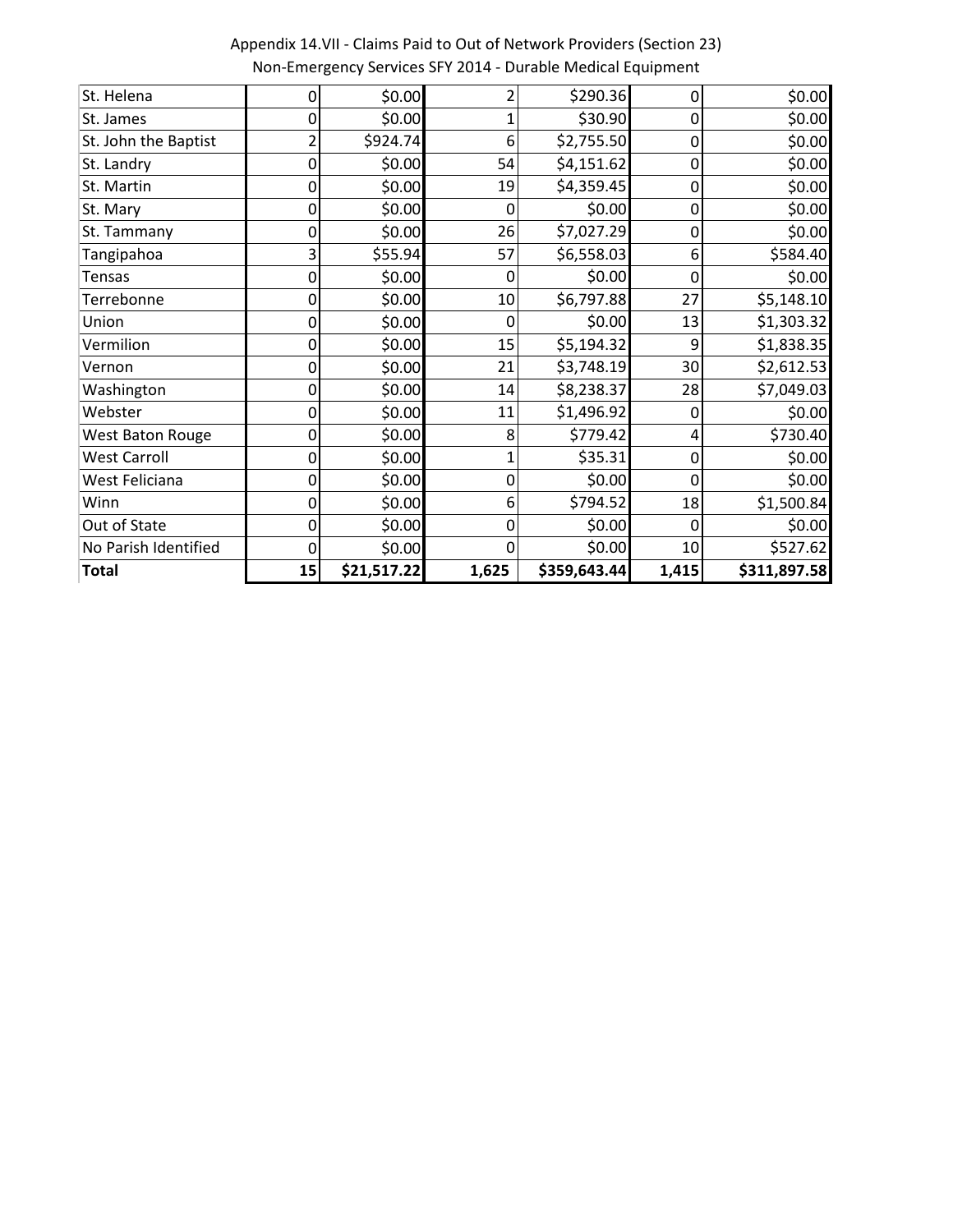|                      | <b>AMG</b>     |                     | <b>ACLA</b>   |                     |              | <b>LHCC</b>         |
|----------------------|----------------|---------------------|---------------|---------------------|--------------|---------------------|
| <b>Parish Name</b>   | Claims         | <b>Dollars Paid</b> | <b>Claims</b> | <b>Dollars Paid</b> | Claims       | <b>Dollars Paid</b> |
| Acadia               | 69             | \$20,207.68         | 34            | \$3,562.43          | 32           | \$10,350.71         |
| Allen                | 68             | \$15,186.63         | 51            | \$6,123.24          | 17           | \$9,541.84          |
| Ascension            | 54             | \$9,125.10          | 145           | \$21,812.88         | 45           | \$15,342.42         |
| Assumption           | 48             | \$14,967.34         | 169           | \$23,038.59         | 215          | \$71,592.06         |
| Avoyelles            | 92             | \$24,287.17         | 61            | \$7,631.04          | 22           | \$10,518.43         |
| Beauregard           | 18             | \$3,483.46          | 22            | \$5,902.29          | 5            | \$2,352.16          |
| Bienville            | 138            | \$33,594.03         | 128           | \$20,075.68         | 43           | \$19,121.43         |
| <b>Bossier</b>       | 482            | \$76,471.72         | 573           | \$93,199.86         | 204          | \$66,846.45         |
| Caddo                | 1430           | \$211,336.75        | 1879          | \$281,725.04        | 622          | \$190,152.33        |
| Calcasieu            | 164            | \$28,288.41         | 89            | \$12,862.93         | 24           | \$9,738.64          |
| Caldwell             | 42             | \$11,203.06         | 45            | \$5,557.36          | 25           | \$12,921.11         |
| Cameron              | 6              | \$827.08            | 3             | \$449.05            | 1            | \$811.97            |
| Catahoula            | $\overline{2}$ | \$327.17            | 123           | \$28,455.33         | $\mathbf{1}$ | \$4,271.38          |
| Claiborne            | 82             | \$16,341.42         | 66            | \$16,949.01         | 24           | \$9,714.93          |
| Concordia            | 74             | \$14,377.85         | 206           | \$38,437.89         | 58           | \$23,108.87         |
| DeSoto               | 92             | \$18,100.84         | 15            | \$2,346.29          | 0            | \$0.00              |
| East Baton Rouge     | 2024           | \$328,938.64        | 2891          | \$403,146.82        | 1113         | \$381,983.83        |
| <b>East Carroll</b>  | 28             | \$6,131.63          | 34            | \$8,378.34          | 5            | \$5,430.71          |
| East Feliciana       | 52             | \$10,840.49         | 15            | \$1,858.69          | 9            | \$3,025.34          |
| Evangeline           | 50             | \$10,495.74         | 31            | \$4,138.00          | 10           | \$5,013.85          |
| Franklin             | 30             | \$5,059.53          | 74            | \$10,546.65         | 9            | \$4,511.74          |
| Grant                | 8              | \$2,330.50          | 8             | \$1,877.95          | 3            | \$1,473.33          |
| Iberia               | 72             | \$18,311.30         | 17            | \$2,936.02          | 8            | \$2,255.28          |
| Iberville            | 108            | \$19,153.72         | 45            | \$8,755.80          | 18           | \$6,194.79          |
| Jackson              | 70             | \$14,910.59         | 149           | \$22,791.19         | 41           | \$24,369.47         |
| Jefferson            | 516            | \$82,857.84         | 359           | \$50,810.58         | 97           | \$32,305.71         |
| Jefferson Davis      | 30             | \$5,941.57          | 36            | \$4,265.99          | 5            | \$2,386.08          |
| Lafayette            | 240            | \$54,379.53         | 115           | \$13,907.04         | 55           | \$18,203.11         |
| Lafourche            | 322            | \$77,313.49         | 94            | \$12,295.14         | 57           | \$24,782.11         |
| LaSalle              | $\overline{2}$ | \$433.07            | 11            | \$1,722.07          | 0            | \$0.00              |
| Lincoln              | 125            | \$23,942.69         | 42            | \$9,294.17          | 70           | \$21,817.20         |
| Livingston           | 191            | \$39,837.68         | 99            | \$13,828.11         | 12           | \$4,138.50          |
| Madison              | 10             | \$6,579.27          | 50            | \$7,291.88          | 5            | \$1,626.94          |
| Morehouse            | 172            | \$43,602.44         | 438           | \$50,798.09         | 75           | \$32,391.93         |
| Natchitoches         | 10             | \$1,427.52          | 22            | \$2,852.34          | 10           | \$4,498.76          |
| Orleans              | 2637           | \$416,300.56        | 2105          | \$335,203.16        | 1495         | \$488,815.63        |
| Ouachita             | 1211           | \$225,568.14        | 873           | \$95,107.04         | 559          | \$201,091.65        |
| Plaquemines          | 48             | \$10,858.55         | 94            | \$13,187.73         | 44           | \$25,186.89         |
| Pointe Coupee        | 30             | \$6,667.95          | 66            | \$9,399.09          | 3            | \$1,240.20          |
| Rapides              | 128            | \$23,480.52         | 136           | \$18,094.72         | 40           | \$14,082.43         |
| Red River            | 22             | \$4,519.13          | 23            | \$2,610.69          | 1            | \$652.53            |
| Richland             | 160            | \$29,264.75         | 202           | \$23,574.98         | 30           | \$22,348.08         |
| Sabine               | 4              | \$3,628.48          | 2             | \$519.16            | 2            | \$960.19            |
| St. Bernard          | 56             | \$9,215.37          | 32            | \$5,473.93          | 0            | \$0.00              |
| St. Charles          | 22             | \$4,018.52          | 17            | \$2,387.46          | 0            | \$0.00              |
| St. Helena           | 10             | \$8,896.37          | 7             | \$1,170.28          | 0            | \$0.00              |
| St. James            | $10\,$         | \$2,315.24          | 27            | \$3,274.04          | 0            | \$0.00              |
| St. John the Baptist | 88             | \$19,828.52         | 10            | \$1,608.08          | 0            | \$0.00              |

Appendix 14.VII - Claims Paid to Out of Network Providers (Section 23) Non-Emergency Services SFY 2014 - Emergency Transportation Services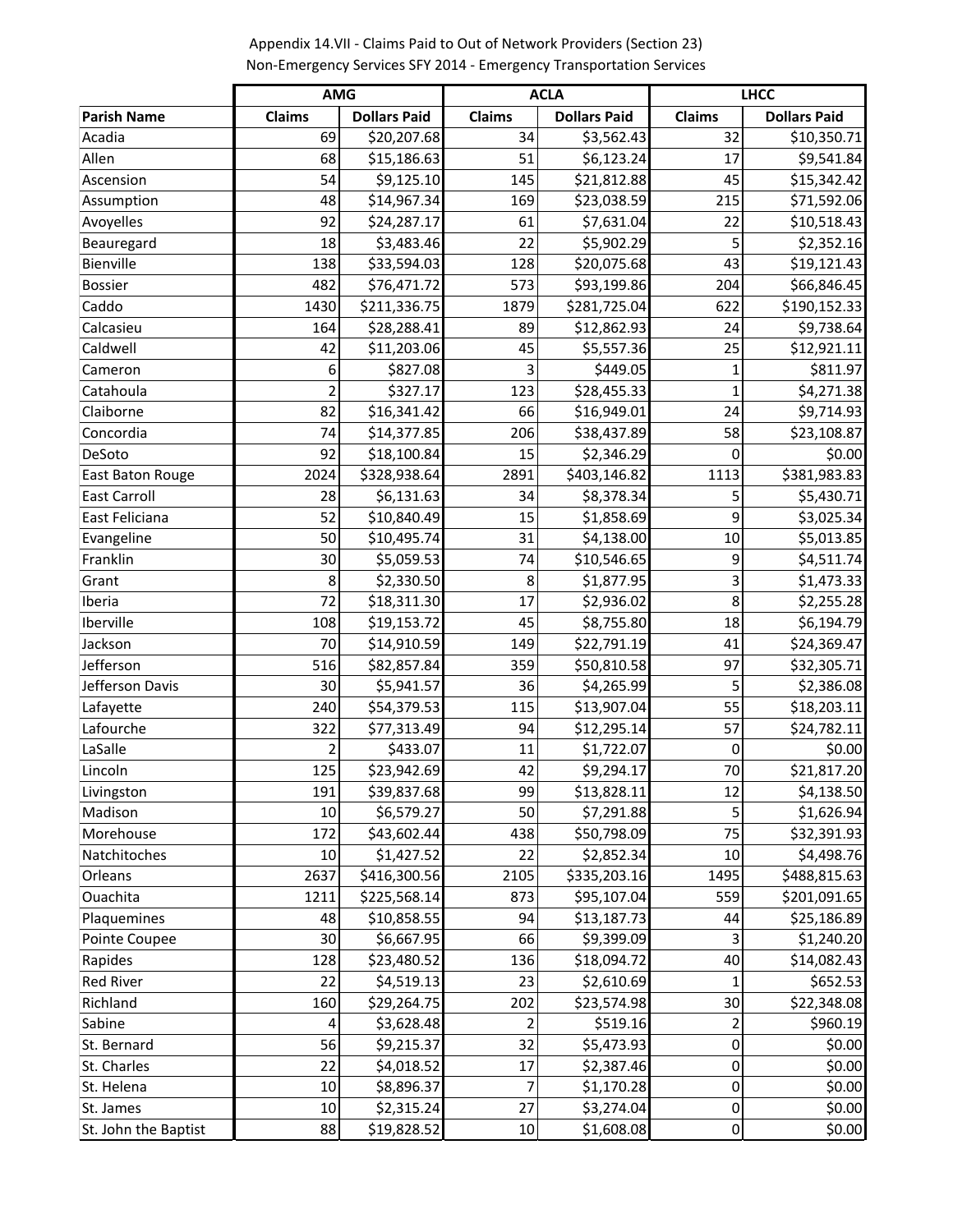| Total                | 12,879          | \$2,392,696.41 | 13,391 | \$1,945,667.53 | 5,354 | \$1,883,848.58 |
|----------------------|-----------------|----------------|--------|----------------|-------|----------------|
| No Parish Identified | 219             | \$40,975.83    |        | \$0.00         | 28    | \$8,773.31     |
| Out of State         | 0               | \$0.00         | 39     | \$6,011.31     | 0     | \$0.00         |
| Winn                 | 53              | \$15,839.63    | 131    | \$17,231.90    | 24    | \$11,427.46    |
| West Feliciana       | 2               | \$246.92       | 4      | \$819.06       | 0     | \$0.00         |
| <b>West Carroll</b>  | 20              | \$5,131.64     | 6      | \$1,637.09     |       | \$3,024.84     |
| West Baton Rouge     | 14              | \$2,651.65     | 50     | \$6,537.22     | 14    | \$5,026.04     |
| Webster              | 264             | \$44,837.32    | 172    | \$25,441.50    | 93    | \$40,569.95    |
| Washington           | 38              | \$6,052.86     | 478    | \$70,237.03    | 6     | \$1,967.93     |
| Vernon               | 20 <sup>1</sup> | \$3,692.02     | 35     | \$4,961.30     | 4     | \$2,113.56     |
| Vermilion            | 50              | \$11,468.96    | 14     | \$2,372.54     | 5     | \$1,740.03     |
| Union                | 134             | \$27,814.71    | 127    | \$21,670.18    | 29    | \$11,509.55    |
| Terrebonne           | 111             | \$47,701.90    | 38     | \$5,455.40     | 14    | \$4,813.79     |
| <b>Tensas</b>        | $\overline{4}$  | \$1,085.26     | 25     | \$4,013.30     |       | \$243.51       |
| Tangipahoa           | 215             | \$65,927.75    | 79     | \$11,403.52    | 15    | \$5,467.60     |
| St. Tammany          | 185             | \$42,589.50    | 116    | \$16,698.95    | 0     | \$0.00         |
| St. Mary             | 50              | \$12,695.31    | 35     | \$5,786.66     | 0     | \$0.00         |
| St. Martin           | 50              | \$23,514.31    | 15     | \$1,956.91     | 0     | \$0.00         |
| St. Landry           | 103             | \$25,295.79    | 294    | \$32,199.52    | 0     | \$0.00         |

Appendix 14.VII - Claims Paid to Out of Network Providers (Section 23) Non-Emergency Services SFY 2014 - Emergency Transportation Services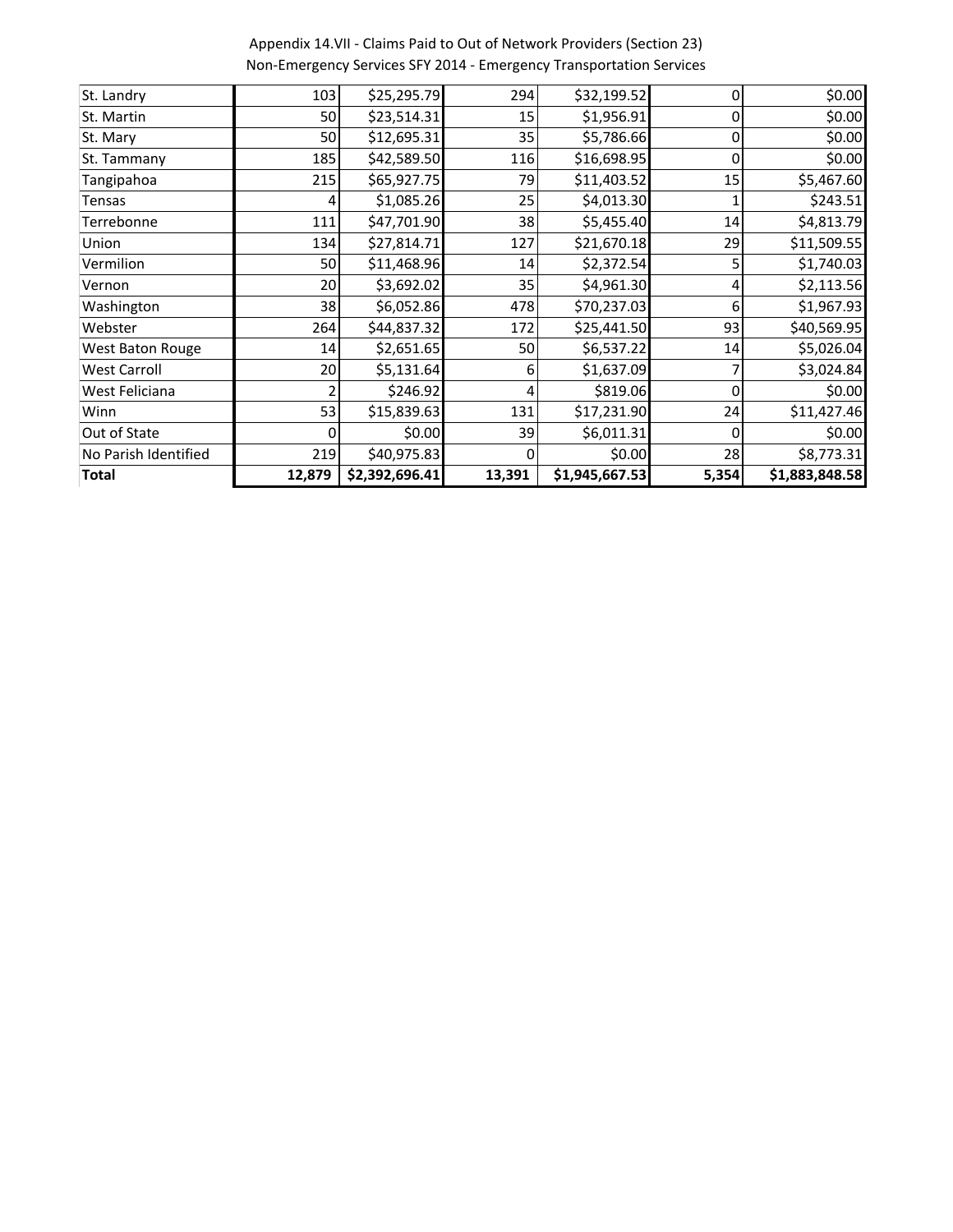|                     |                | <b>ACLA</b>         | <b>LHCC</b>    |                     |  |  |
|---------------------|----------------|---------------------|----------------|---------------------|--|--|
| <b>Parish Name</b>  | <b>Claims</b>  | <b>Dollars Paid</b> | <b>Claims</b>  | <b>Dollars Paid</b> |  |  |
| Acadia              | 7              | \$439.67            | 21             | \$2,170.66          |  |  |
| Allen               | 27             | \$1,595.31          | 5              | \$678.36            |  |  |
| Ascension           | 66             | \$4,039.31          | 21             | \$1,728.43          |  |  |
| Assumption          | 46             | \$2,661.19          | 28             | \$2,546.56          |  |  |
| Avoyelles           | $\mathbf 0$    | \$0.00              | 8              | \$1,130.54          |  |  |
| Beauregard          | 3              | \$150.72            | 4              | \$859.22            |  |  |
| Bienville           | 12             | \$640.59            | 18             | \$2,256.47          |  |  |
| <b>Bossier</b>      | 22             | \$1,344.11          | 44             | \$5,770.36          |  |  |
| Caddo               | 177            | \$39,860.59         | 97             | \$11,224.19         |  |  |
| Calcasieu           | 166            | \$10,313.33         | 2              | \$226.30            |  |  |
| Caldwell            | 0              | \$0.00              | 0              | \$0.00              |  |  |
| Cameron             | 0              | \$0.00              | $\mathbf 0$    | \$0.00              |  |  |
| Catahoula           | 9              | \$430.52            | 0              | \$0.00              |  |  |
| Claiborne           | $\overline{1}$ | \$62.81             | 0              | \$0.00              |  |  |
| Concordia           | 6              | \$339.15            | 3              | \$384.40            |  |  |
| Desoto              | $\overline{2}$ | \$125.62            | $\mathbf 0$    | \$0.00              |  |  |
| East Baton Rouge    | 67             | \$3,664.07          | 13             | \$1,508.38          |  |  |
| <b>East Carroll</b> | 0              | \$0.00              | 0              | \$0.00              |  |  |
| East Feliciana      | 8              | \$363.77            | 0              | \$0.00              |  |  |
| Evangeline          | 41             | \$2,336.38          | 5              | \$949.68            |  |  |
| Franklin            | $\mathbf 0$    | \$0.00              | $\mathbf 0$    | \$0.00              |  |  |
| Grant               | $\mathbf 0$    | \$0.00              | $\overline{1}$ | \$56.53             |  |  |
| Iberia              | 19             | \$1,193.39          | 8              | \$498.66            |  |  |
| Iberville           | 53             | \$3,129.23          | 12             | \$785.52            |  |  |
| Jackson             | 32             | \$1,745.95          | 11             | \$1,707.15          |  |  |
| Jefferson           | 43             | \$1,804.27          | 5              | \$678.36            |  |  |
| Jefferson Davis     | 17             | \$1,030.06          | 3              | \$440.93            |  |  |
| Lafayette           | 72             | \$3,764.26          | 9              | \$443.93            |  |  |
| Lafourche           | 72             | \$4,416.63          | 12             | \$1,209.98          |  |  |
| LaSalle             | $\mathbf 0$    | \$0.00              | 0              | \$0.00              |  |  |
| Lincoln             | 24             | \$1,318.89          | $\mathbf{1}$   | \$56.53             |  |  |
| Livingston          | 41             | \$2,512.36          | 1              | \$56.53             |  |  |
| Madison             | 0              | \$0.00              | 6              | \$565.30            |  |  |
| Morehouse           | 11             | \$690.91            | $\mathbf 0$    | \$0.00              |  |  |
| Natchitoches        | 11             | \$531.57            | 0              | \$0.00              |  |  |
| Orleans             | 224            | \$10,961.01         | 17             | \$1,673.28          |  |  |
| Ouachita            | 30             | \$1,691.16          | 6              | \$339.16            |  |  |
| Plaquemines         | $\mathbf 0$    | \$0.00              | $\mathbf 0$    | \$0.00              |  |  |
| Pointe Coupee       | 11             | \$615.49            | $\mathbf 0$    | \$0.00              |  |  |
| Rapides             | $\mathbf{1}$   | \$52.17             | 7              | \$441.73            |  |  |
| <b>Red River</b>    | 0              | \$0.00              | 0              | \$0.00              |  |  |
| Richland            | 8              | \$414.49            | 2              | \$203.50            |  |  |
| Sabine              | $\mathbf{1}$   | \$62.81             | 5              | \$836.64            |  |  |
| St. Bernard         | 8              | \$285.93            | $\mathbf 0$    | \$0.00              |  |  |
| St. Charles         | 0              | \$0.00              | $\mathbf 0$    | \$0.00              |  |  |

Appendix 14.VII - Claims Paid to Out of Network Providers (Section 23) Non-Emergency Services SFY 2014 - Home Health Services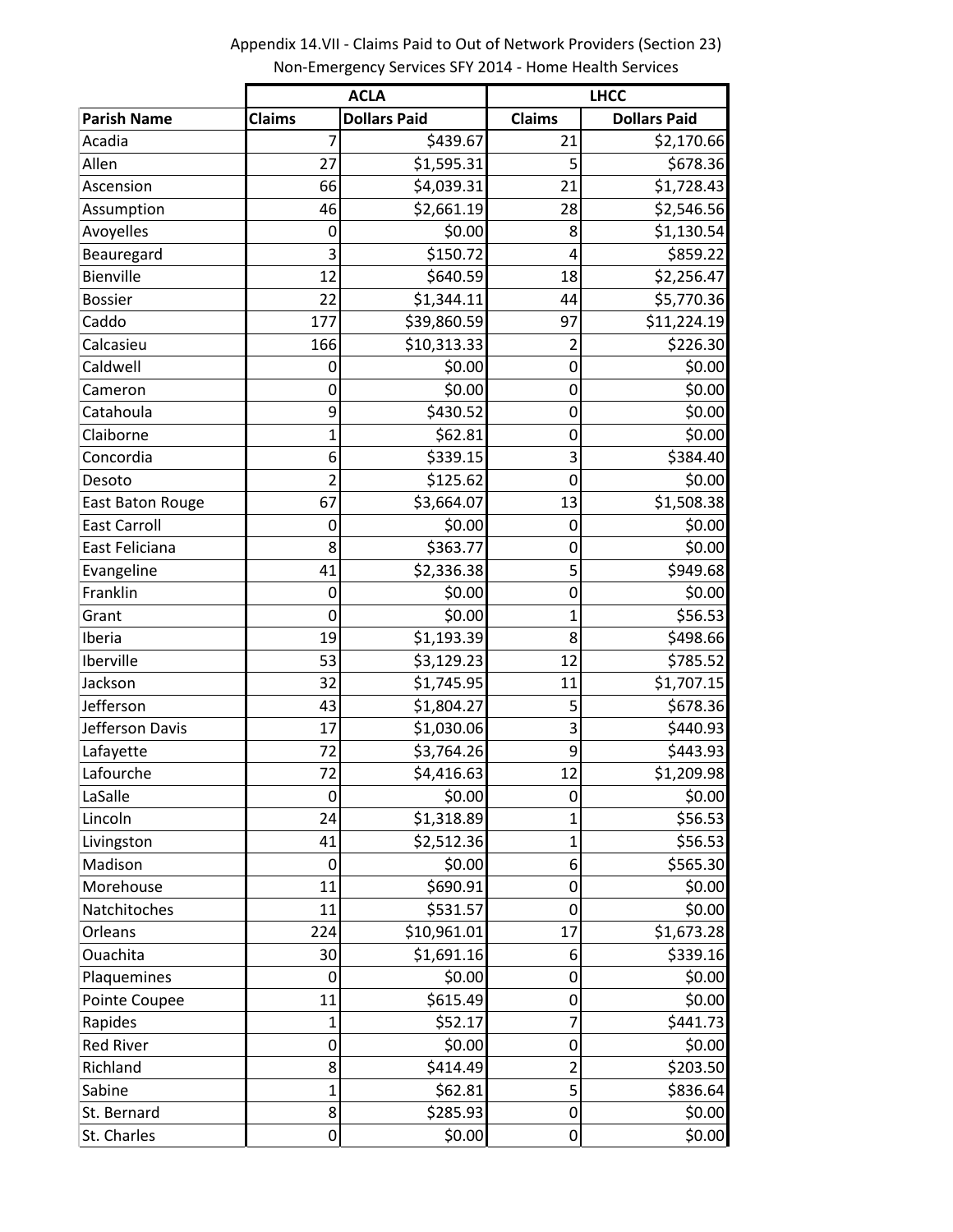| <b>Total</b>         | 1770 | \$135,810.24 | 420            | \$47,464.02 |
|----------------------|------|--------------|----------------|-------------|
| No Parish Identified | 0    | \$0.00       | $\overline{1}$ | \$56.53     |
| Out of State         | 9    | \$464.73     | 0              | \$0.00      |
| Winn                 |      | \$113.05     | 0              | \$0.00      |
| West Feliciana       | 0    | \$0.00       | 0              | \$0.00      |
| <b>West Carroll</b>  | 0    | \$0.00       | 0              | \$0.00      |
| West Baton Rouge     | 17   | \$1,067.77   | 3              | \$508.77    |
| Webster              | 39   | \$7,331.98   | 2              | \$203.50    |
| Washington           | 26   | \$2,210.58   | 0              | \$0.00      |
| Vernon               | O    | \$0.00       | 10             | \$3,041.27  |
| Vermilion            |      | \$389.39     | 4              | \$520.06    |
| Union                | 0    | \$0.00       | 0              | \$0.00      |
| Terrebonne           | 53   | \$3,278.65   | 25             | \$1,706.61  |
| <b>Tensas</b>        | 0    | \$0.00       | 0              | \$0.00      |
| Tangipahoa           | 97   | \$4,726.62   | 0              | \$0.00      |
| St. Tammany          | 78   | \$5,837.74   | 0              | \$0.00      |
| St. Mary             | 0    | \$0.00       | 0              | \$0.00      |
| St. Martin           | 11   | \$685.05     | 0              | \$0.00      |
| St. Landry           | 71   | \$3,973.97   | 0              | \$0.00      |
| St. John the Baptist | 22   | \$1,142.99   | 0              | \$0.00      |
| St. James            | 0    | \$0.00       | 0              | \$0.00      |
| St. Helena           | 0    | \$0.00       | 0              | \$0.00      |

Appendix 14.VII - Claims Paid to Out of Network Providers (Section 23) Non-Emergency Services SFY 2014 - Home Health Services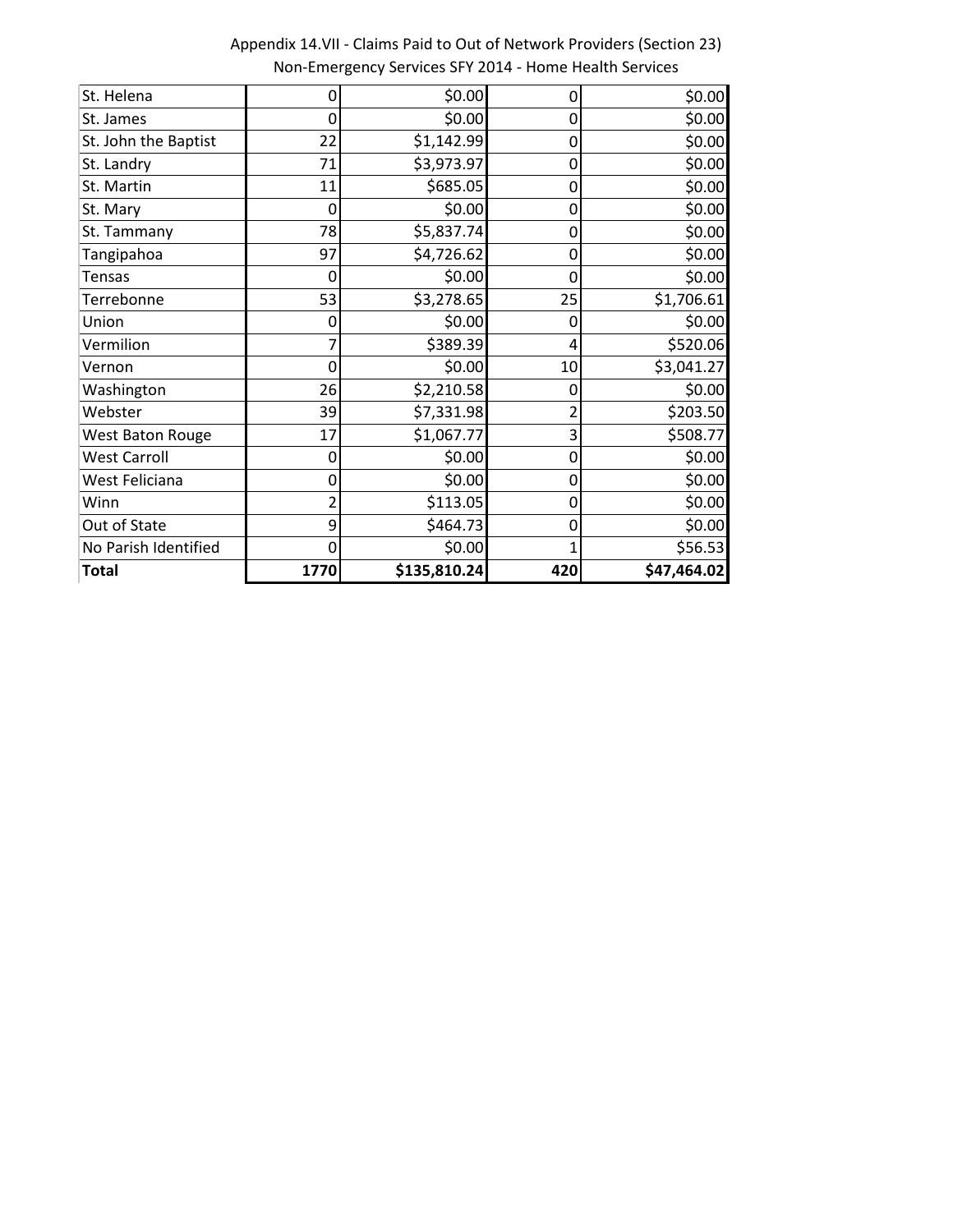**Parish Name Claims Dollars Paid Claims Dollars Paid Claims Dollars Paid** Acadia 11 \$50,358.69 6 \$110,640.55 34 \$167,053.14 Allen 0 \$0.00 2 \$9,270.24 4 \$25,104.87 Ascension 0 \$0.00 42| \$404,018.92**|** 71| \$417,405.14 Assumption 0| \$0.00 19| \$342,019.99| 15| \$107,076.44 Avoyelles 8 \$42,590.43 2 \$23,170.68 5 \$46,149.39 Beauregard 1 1 \$2,175.00 0 \$0.00 2 \$22,882.88 Bienville 0 \$0.00 1 \$2,457.50 0 \$0.00 Bossier 9 \$125,909.71 \$16,896.83 1 \$75,805.60 Caddo 17 \$118,659.85 22 \$183,673.13 137 \$687,811.81 Calcasieu 9 \$50,700.92 8 \$44,522.15 8 \$39,359.45 Caldwell 1| \$725.00 2| \$2,365.62 0| \$0.00 Cameron 0 \$0.00 0 \$0.00 0 \$0.00 Catahoula 1 \$1,450.00 24 \$66,756.85 2 \$23,109.23 Claiborne 2 \$21,929.20 0 \$0.00 0 \$0.00 Concordia 22 \$48,640.55 71 \$184,400.50 8 \$469,687.35 Desoto 1 \$3,837.61 0 \$0.00 0 \$0.00 East Baton Rouge | 44 \$279,219.26 160 \$2,149,675.18 41 \$307,313.24 East Carroll **East Carroll** 6 530,474.38 1 \$9,890.52 0 \$0.00 East Feliciana 6 \$37,371.05 6 \$39,812.61 0 \$0.00 Evangeline 1 3 3 \$54,059.73 3 \$15,670.18 3 \$30,762.12 Franklin 6 \$49,073.32 19 \$67,587.24 5 \$49,347.37 Grant 2 \$10,150.00 2 \$5,320.71 0 \$0.00 Iberia 22 \$68,590.25 4 \$26,897.28 29 \$108,527.73 Iberville 3 \$19,133.50 10 \$102,150.41 0 \$0.00 Jackson 1| \$2,900.00 7| \$58,196.62 1| \$9,935.60 Jefferson 17 \$47,406.95 347 \$1,499,853.93 367 \$1,433,622.26 Jefferson Davis 0 \$0.00 0 \$0.00 0 \$0.00 Lafayette 33 \$248,575.93 62 \$480,026.96 19 \$96,729.93 Lafourche 1 \$4,385.84 18 \$156,093.88 15 \$141,806.77 LaSalle 0 \$0.00 2 \$8,003.15 0 \$0.00 Lincoln 0 \$0.00 4 \$14,504.96 1 \$3,208.90 Livingston 15 \$92,496.63 90 \$327,601.38 29 \$117,359.65 Madison 6 \$16,153.16 4 \$36,648.31 1 \$3,018.07 Morehouse 1 \$5,075.00 19 \$68,703.65 3 \$10,722.86 Natchitoches 7| \$31,716.00 1| \$2,038.66 4| \$22,521.89 Orleans 29 \$292,781.82 280 \$1,639,412.94 331 \$1,625,216.98 Ouachita 13 \$71,231.12 148 \$896,386.54 15 \$151,393.23 Plaquemines 1 0 0 \$0.00 20 \$79,477.47 32 \$120,502.28 Pointe Coupee **0** 0 \$0.00 13 \$76,636.23 0 \$0.00 Rapides 13 3 \$113,397.94 4 \$303,796.32 13 \$82,545.27 Red River 0 \$0.00 0 \$0.00 0 \$0.00 Richland 1 2 \$19,930.18 7 \$38,600.15 2 \$6,736.12 Sabine 3 \$6,525.00 0 \$0.00 1 \$13,343.32 St. Bernard **1** 3 3 \$16,736.25 28 \$159,776.38 0 \$0.00 **AMG ACLA LHCC**

St. Charles 5| \$7,702.80 30| \$90,977.07| 0| \$0.00

Appendix 14.VII - Claims Paid to Out of Network Providers (Section 23) Non-Emergency Services SFY 2014 - Inpatient Hospital Services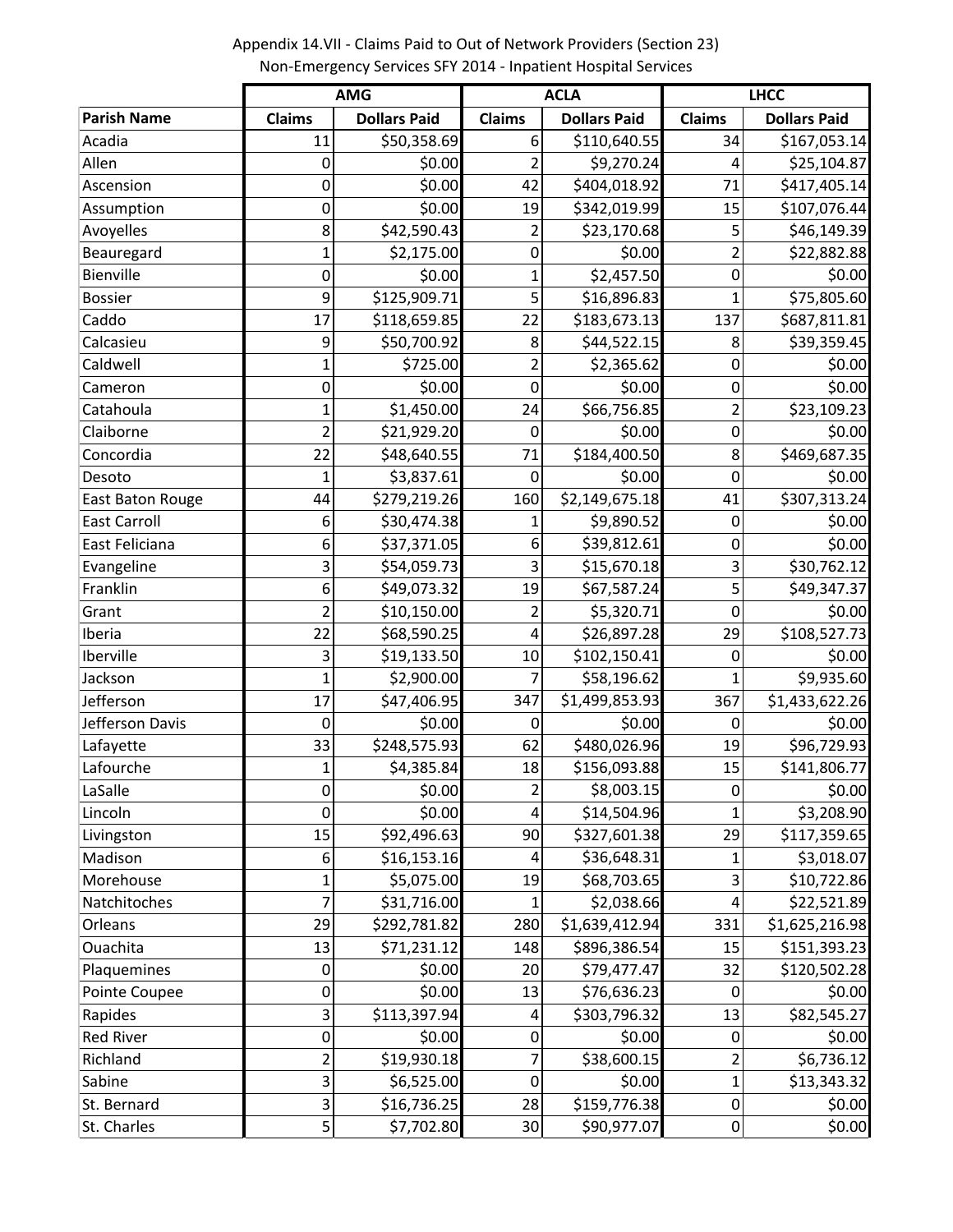| <b>Total</b>         | 451 | \$2,587,668.55 | 1,882 | \$11,561,835.80 | 1,402 | \$7,671,691.11 |
|----------------------|-----|----------------|-------|-----------------|-------|----------------|
| No Parish Identified | 22  | \$232,501.84   |       | \$0.00          | 9     | \$43,693.84    |
| Out of State         |     | \$0.00         |       | \$8,268.24      | ი     | \$0.00         |
| Winn                 |     | \$6,525.00     |       | \$21,290.58     |       | \$18,639.82    |
| West Feliciana       |     | \$0.00         | 0     | \$0.00          |       | \$1,331.00     |
| West Carroll         |     | \$2,175.00     | 0     | \$0.00          | ი     | \$0.00         |
| West Baton Rouge     | 8   | \$25,825.00    | 4     | \$9,941.45      |       | \$44,643.61    |
| Webster              |     | \$23,925.00    | 3     | \$27,103.97     |       | \$54,744.01    |
| Washington           | 9   | \$33,715.75    |       | \$43,100.47     | 10    | \$71,964.07    |
| Vernon               |     | \$0.00         |       | \$2,365.62      | 8     | \$51,699.38    |
| Vermilion            | 13  | \$38,280.59    |       | \$31,613.54     |       | \$11,039.56    |
| Union                |     | \$1,053.22     | 9     | \$9,471.86      |       | \$26,391.48    |
| Terrebonne           |     | \$11,069.97    | 24    | \$205,317.67    | 20    | \$187,943.40   |
| <b>Tensas</b>        |     | \$10,875.00    | 23    | \$54,199.20     |       | \$13,127.13    |
| Tangipahoa           | 13  | \$42,714.12    | 167   | \$583,561.05    | 144   | \$730,414.92   |
| St. Tammany          | 8   | \$18,368.87    | 65    | \$412,112.04    | ი     | \$0.00         |
| St. Mary             | 6   | \$26,721.83    | ٩     | \$46,224.81     | 0     | \$0.00         |
| St. Martin           | 12  | \$39,241.12    | 15    | \$73,279.69     | 0     | \$0.00         |
| St. Landry           | 17  | \$49,287.89    | 14    | \$132,106.21    | 0     | \$0.00         |
| St. John the Baptist | 9   | \$33,325.28    | 22    | \$128,683.80    | 0     | \$0.00         |
| St. James            |     | \$0.00         |       | \$22,865.99     | 0     | \$0.00         |
| St. Helena           |     | \$0.00         | 3     | \$6,397.92      | 0     | \$0.00         |

Appendix 14.VII - Claims Paid to Out of Network Providers (Section 23) Non-Emergency Services SFY 2014 - Inpatient Hospital Services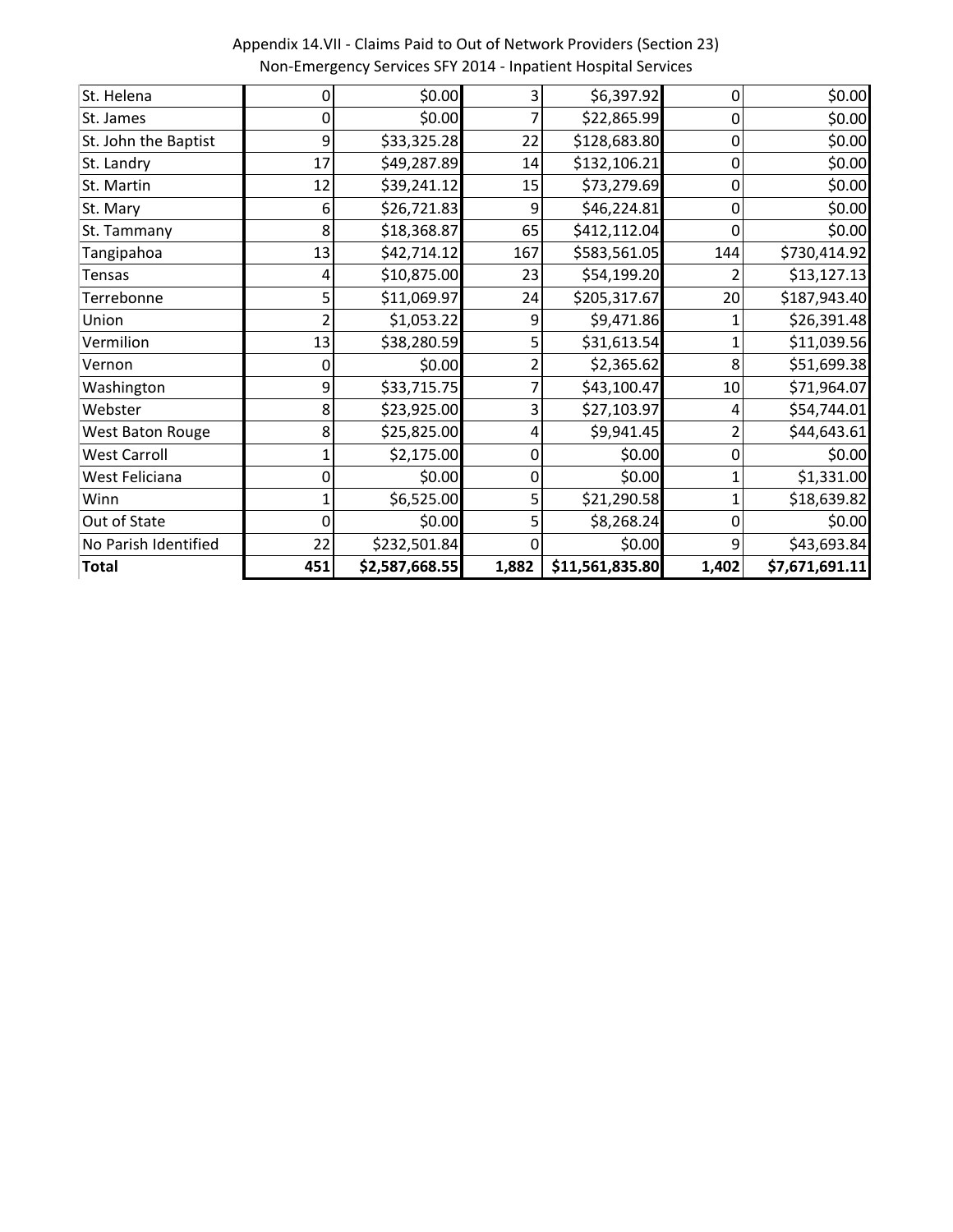|                      | <b>AMG</b> |                     |        | <b>ACLA</b>         |           | <b>LHCC</b>         |
|----------------------|------------|---------------------|--------|---------------------|-----------|---------------------|
| <b>Parish Name</b>   | Claims     | <b>Dollars Paid</b> | Claims | <b>Dollars Paid</b> | Claims    | <b>Dollars Paid</b> |
| Acadia               | 172        | \$6,985.94          | 215    | \$6,515.34          | 590       | \$164,545.58        |
| Allen                | 66         | \$1,483.44          | 14     | \$3,502.15          | 114       | \$53,399.00         |
| Ascension            | 68         | \$3,828.60          | 669    | \$29,833.43         | 489       | \$107,343.05        |
| Assumption           | 153        | \$6,304.47          | 193    | \$7,166.03          | 383       | \$128,638.46        |
| Avoyelles            | 49         | \$1,317.14          | 48     | \$3,605.64          | 192       | \$39,995.55         |
| Beauregard           | 85         | \$4,371.30          | 78     | \$6,648.44          | 9         | \$3,749.17          |
| Bienville            | 21         | \$22.85             | 28     | \$3,772.29          | 267       | \$47,544.06         |
| <b>Bossier</b>       | 91         | \$4,170.16          | 445    | \$21,406.44         | 22        | \$29,901.98         |
| Caddo                | 1,618      | \$44,834.20         | 969    | \$53,410.35         | 1884      | \$458,027.25        |
| Calcasieu            | 234        | \$3,513.12          | 254    | \$26,275.90         | 141       | \$54,415.90         |
| Caldwell             | 18         | \$0.00              | 36     | \$2,883.16          |           | \$1,564.51          |
| Cameron              | 0          | \$0.00              | 29     | \$1,476.66          | 4         | \$1,069.77          |
| Catahoula            | 142        | \$2,224.09          | 197    | \$18,792.74         | 9         | \$14,498.32         |
| Claiborne            | 23         | \$776.50            | 52     | \$4,711.64          | 5         | \$1,572.95          |
| Concordia            | 754        | \$2,935.80          | 653    | \$91,407.55         | 39        | \$17,345.29         |
| Desoto               | 46         | \$14,097.81         | 71     | \$3,579.83          | $\Omega$  | \$0.00              |
| East Baton Rouge     | 627        | \$12,874.45         | 9315   | \$217,428.74        | 864       | \$222,075.04        |
| <b>East Carroll</b>  | 31         | \$500.00            | 19     | \$868.29            | 7         | \$11,152.58         |
| East Feliciana       | 65         | \$1,508.86          | 97     | \$4,237.81          | 9         | \$2,331.63          |
| Evangeline           | 91         | \$1,996.69          | 68     | \$2,773.58          | 13        | \$6,058.59          |
| Franklin             | 283        | \$10,586.58         | 201    | \$14,672.03         | 76        | \$30,238.65         |
| Grant                | 30         | \$154.48            | 46     | \$3,528.71          | 44        | \$11,456.44         |
| Iberia               | 1,287      | \$76,801.11         | 64     | \$4,957.90          | 538       | \$97,313.71         |
| Iberville            | 249        | \$3,979.75          | 564    | \$11,990.07         | 23        | \$10,404.91         |
| Jackson              | 23         | \$192.27            | 37     | \$2,255.89          | 7         | \$10,932.05         |
| Jefferson            | 667        | \$17,543.10         | 6296   | \$161,713.26        | 3477      | \$738,311.34        |
| Jefferson Davis      | 4          | \$42.39             | 29     | \$606.60            | 10        | \$5,834.40          |
| Lafayette            | 2,179      | \$51,190.88         | 1539   | \$66,358.25         | 337       | \$89,683.12         |
| Lafourche            | 108        | \$1,758.48          | 1087   | \$57,089.67         | 347       | \$137,353.11        |
| LaSalle              | 5          | \$0.00              | 20     | \$1,177.55          | 0         | \$0.00              |
| Lincoln              | 12         | \$0.00              | 74     | \$3,924.59          | 9         | \$8,779.91          |
| Livingston           | 514        | \$13,145.93         | 2168   | \$81,917.04         | 456       | \$103,437.96        |
| Madison              | 109        | \$471.78            | 33     | \$1,265.28          | 20        | \$11,686.49         |
| Morehouse            | 517        | \$19,348.42         | 410    | \$13,654.26         | 79        | \$28,154.18         |
| Natchitoches         | 115        | \$4,138.70          | 98     | \$7,476.80          | 168       | \$21,523.15         |
| Orleans              | 827        | \$14,955.27         | 6076   | \$189,607.77        | 2997      | \$870,480.25        |
| Ouachita             | 247        | \$8,802.17          | 3505   | \$87,053.00         | 310       | \$118,998.07        |
| Plaquemines          | 9          | \$0.00              | 381    | \$10,678.44         | 177       | \$40,278.89         |
| Pointe Coupee        | 444        | \$15,256.19         | 265    | \$10,289.13         | 17        | \$3,310.63          |
| Rapides              | 523        | \$22,676.90         | 173    | \$16,607.89         | 108       | \$37,959.85         |
| <b>Red River</b>     | 0          | \$0.00              | 13     | \$968.62            |           | \$1,444.38          |
| Richland             | 18         | \$82.88             | 205    | \$11,177.67         | 69        | \$17,797.76         |
| Sabine               | 29         | \$1,286.00          | 41     | \$2,548.43          | 13        | \$7,263.88          |
| St. Bernard          | 375        | \$20,563.00         | 936    | \$70,371.27         | 0         | \$0.00              |
| St. Charles          | 83         | \$13,106.64         | 464    | \$13,641.52         | 0         | \$0.00              |
| St. Helena           | 6          | \$0.00              | 137    | \$4,300.50          | 0         | \$0.00              |
| St. James            | $\Omega$   | \$0.00              | 85     | \$5,842.48          | 0         | \$0.00              |
| St. John the Baptist | 69         | \$953.22            | 297    | \$11,580.58         | 0         | \$0.00              |
| St. Landry           | 352        | \$38,710.72         | 259    | \$15,921.61         | $\pmb{0}$ | \$0.00              |

St. Martin 170 \$7,078.56 288 \$25,728.48 0 \$0.00

Appendix 14.VII - Claims Paid to Out of Network Providers (Section 23) Non-Emergency Services SFY 2014 - Outpatient Hospital Services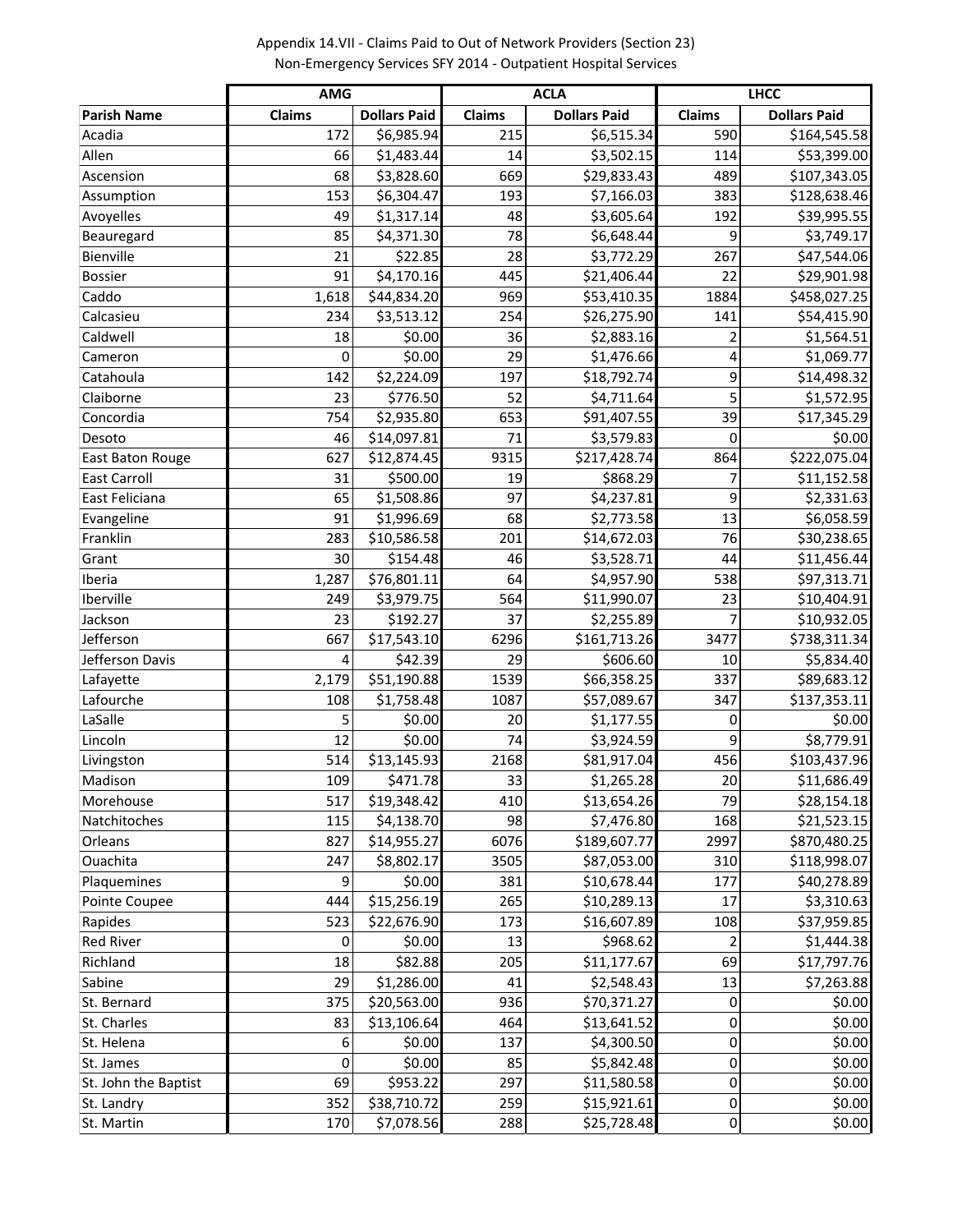Appendix 14.VII - Claims Paid to Out of Network Providers (Section 23) Non-Emergency Services SFY 2014 - Outpatient Hospital Services

| <b>Total</b>         | 17,822 | \$593,864.92 | 46,495 | \$1,727,392.77 | 16,785 | \$4,313,866.06 |
|----------------------|--------|--------------|--------|----------------|--------|----------------|
| No Parish Identified | 859    | \$20,507.57  | 0      | \$0.00         | 271    | \$65,989.34    |
| Out of State         |        | \$0.00       | 131    | \$4,390.98     | 0      | \$0.00         |
| Winn                 |        | \$34.80      | 60     | \$2,105.26     | 21     | \$1,982.88     |
| West Feliciana       | 30     | \$1,952.83   | 18     | \$1,177.11     | 17     | \$8,505.66     |
| <b>West Carroll</b>  | 47     | \$1,582.71   | 14     | \$465.96       |        | \$2,210.34     |
| West Baton Rouge     | 687    | \$66,015.31  | 360    | \$9,005.71     | 91     | \$23,538.56    |
| Webster              | 102    | \$3,744.63   | 87     | \$5,759.14     | 33     | \$11,626.77    |
| Washington           | 1,068  | \$23,575.08  | 170    | \$12,907.49    | 78     | \$25,281.43    |
| Vernon               | 108    | \$36.59      | 71     | \$4,037.40     | 30     | \$9,931.11     |
| Vermilion            | 164    | \$5,209.19   | 111    | \$4,404.60     | 107    | \$15,526.00    |
| Union                | 78     | \$2,088.09   | 142    | \$8,419.44     | 8      | \$4,637.47     |
| Terrebonne           | 54     | \$1,538.54   | 334    | \$13,727.32    | 204    | \$65,468.15    |
| Tensas               | 80     | \$1,522.67   | 93     | \$12,827.47    |        | \$1,686.58     |
| Tangipahoa           | 425    | \$4,842.61   | 3831   | \$150,424.80   | 1590   | \$309,609.96   |
| St. Tammany          | 398    | \$2,935.23   | 1713   | \$72,927.13    |        | \$0.00         |
| St. Mary             | 107    | \$1,708.23   | 119    | \$5,611.66     | 0      | \$0.00         |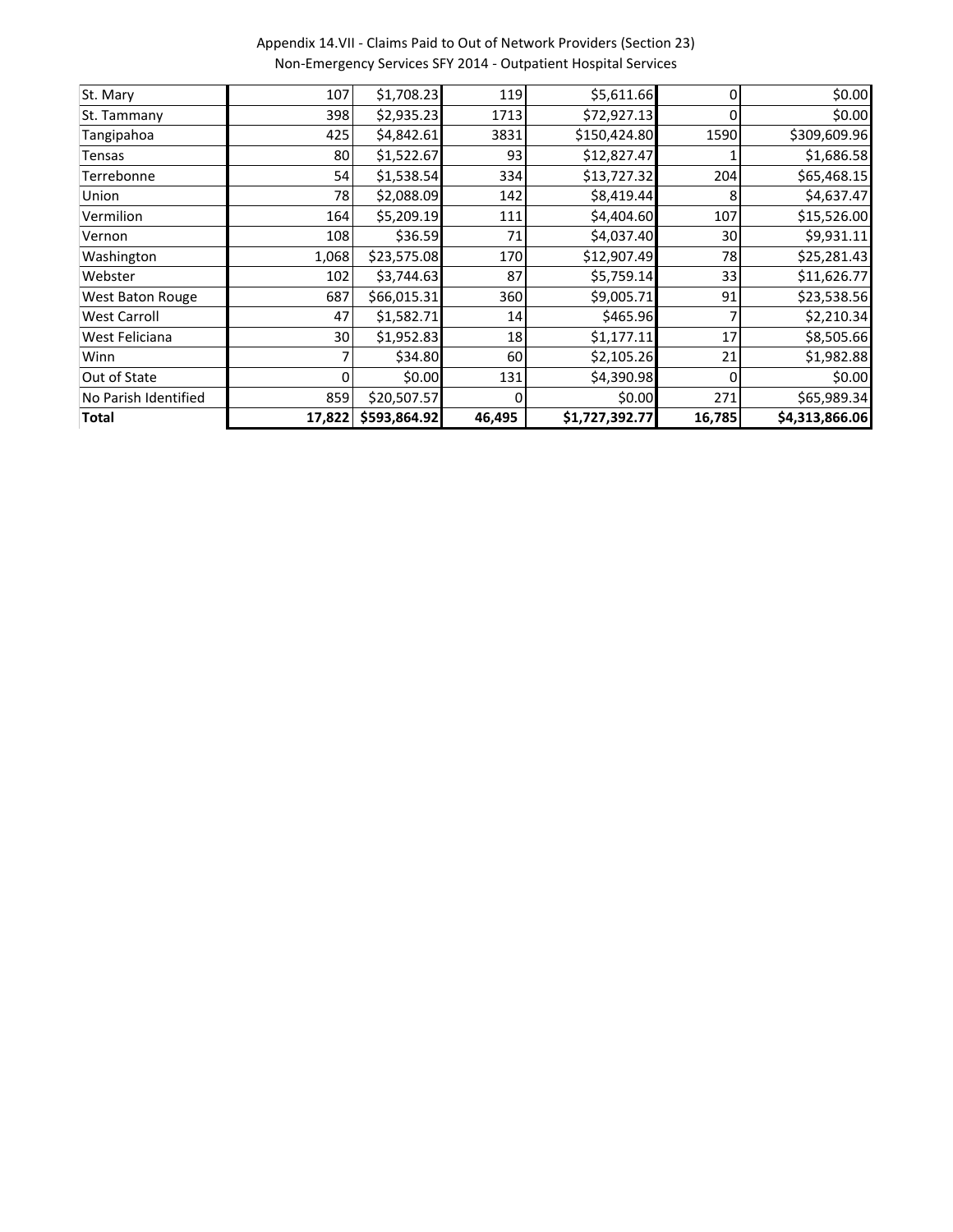Appendix 14.VII - Claims Paid to Out of Network Providers (Section 23) Non-Emergency Services SFY 2014 - Professional Services

|                         | <b>AMG</b>    |                     |               | <b>ACLA</b>         | <b>LHCC</b>      |                     |  |
|-------------------------|---------------|---------------------|---------------|---------------------|------------------|---------------------|--|
| <b>Parish Name</b>      | <b>Claims</b> | <b>Dollars Paid</b> | <b>Claims</b> | <b>Dollars Paid</b> | Claims           | <b>Dollars Paid</b> |  |
| Acadia                  | 2229          | \$168,357.41        | 3509          | \$174,269.49        | 3789             | \$273,453.15        |  |
| Allen                   | 601           | \$42,121.95         | 777           | \$53,421.31         | 887              | \$90,117.23         |  |
| Ascension               | 1152          | \$81,754.73         | 6006          | \$422,829.69        | 4059             | \$367,928.56        |  |
| Assumption              | 618           | \$27,999.43         | 3253          | \$209,370.04        | 4319             | \$415,976.15        |  |
| Avoyelles               | 2229          | \$154,732.10        | 2071          | \$134,565.71        | 1930             | \$175,506.98        |  |
| Beauregard              | 856           | \$53,870.33         | 1113          | \$63,509.22         | 1873             | \$170,671.71        |  |
| Bienville               | 436           | \$25,592.60         | 931           | \$37,171.02         | 1525             | \$152,654.52        |  |
| <b>Bossier</b>          | 1308          | \$79,161.19         | 3915          | \$284,368.07        | 1795             | \$179,053.38        |  |
| Caddo                   | 4153          | \$207,641.51        | 8354          | \$455,585.01        | 9975             | \$926,229.87        |  |
| Calcasieu               | 4594          | \$351,815.79        | 6375          | \$433,818.60        | 4293             | \$403,994.38        |  |
| Caldwell                | 391           | \$21,399.61         | 420           | \$32,843.90         | 517              | \$51,505.21         |  |
| Cameron                 | 42            | \$2,539.74          | 95            | \$6,247.68          | 32               | \$3,998.73          |  |
| Catahoula               | 168           | \$14,015.40         | 1627          | \$104,580.64        | 832              | \$92,103.20         |  |
| Claiborne               | 233           | \$8,629.91          | 964           | \$41,359.25         | 180              | \$14,682.29         |  |
| Concordia               | 513           | \$36,142.04         | 2338          | \$164,367.06        | 1789             | \$171,796.27        |  |
| Desoto                  | 245           | \$10,395.97         | 571           | \$42,731.99         | 0                | \$0.00              |  |
| <b>East Baton Rouge</b> | 12075         | \$737,649.19        | 26191         | \$1,286,881.51      | 9259             | \$909,896.79        |  |
| <b>East Carroll</b>     | 140           | \$13,977.17         | 288           | \$14,727.52         | 174              | \$18,126.09         |  |
| East Feliciana          | 959           | \$43,099.41         | 1859          | \$98,023.76         | 1237             | \$140,145.35        |  |
| Evangeline              | 1167          | \$81,841.76         | 2272          | \$85,488.84         | 1001             | \$102,240.87        |  |
| Franklin                | 748           | \$35,301.94         | 1440          | \$91,406.15         | 966              | \$89,364.11         |  |
| Grant                   | 566           | \$44,132.29         | 1163          | \$63,018.83         | 1231             | \$110,436.17        |  |
| Iberia                  | 2830          | \$202,255.37        | 3011          | \$203,798.45        | 3274             | \$358,853.82        |  |
| Iberville               | 1282          | \$83,168.04         | 2497          | \$117,955.14        | 964              | \$89,099.03         |  |
| Jackson                 | 302           | \$15,455.27         | 970           | \$42,238.97         | 503              | \$51,391.76         |  |
| Jefferson               | 8850          | \$446,177.99        | 30447         | \$1,066,761.77      | 11737            | \$771,650.10        |  |
| Jefferson Davis         | 838           | \$72,633.97         | 450           | \$27,699.75         | 585              | \$43,209.67         |  |
| Lafayette               | 4923          | \$355,190.36        | 9444          | \$595,321.74        | 5381             | \$584,864.28        |  |
| Lafourche               | 2204          | \$90,950.37         | 2890          | \$104,839.35        | 1075             | \$93,066.24         |  |
| LaSalle                 | 245           | \$20,793.87         | 330           | \$18,514.94         | 0                | \$0.00              |  |
| Lincoln                 | 530           | \$38,241.30         | 1094          | \$60,055.49         | 784              | \$71,854.37         |  |
| Livingston              | 4848          | \$320,060.10        | 7940          | \$456,162.88        | 2780             | \$227,985.63        |  |
| Madison                 | 288           | \$19,006.36         | 207           | \$11,235.37         | 450              | \$46,628.83         |  |
| Morehouse               | 1118          | \$98,053.32         | 2076          | \$82,641.12         | 745              | \$77,133.97         |  |
| Natchitoches            | 974           | \$56,396.45         | 2623          | \$144,632.18        | 1351             | \$139,999.26        |  |
| Orleans                 | 16146         | \$677,357.59        | 25845         | \$929,565.22        | 13153            | \$1,050,488.99      |  |
| Ouachita                | 5267          | \$500,289.07        | 9070          | \$329,766.80        | 5658             | \$471,672.14        |  |
| Plaquemines             | 275           | \$10,855.04         | 1736          | \$48,134.62         | 554              | \$33,511.30         |  |
| Pointe Coupee           | 309           | \$18,397.38         | 1817          | \$91,722.06         | 463              | \$39,082.99         |  |
| Rapides                 | 5074          | \$383,136.54        | 6039          | \$429,303.21        | 7830             | \$734,816.97        |  |
| <b>Red River</b>        | 136           | \$7,245.06          | 442           | \$25,983.17         | 144              | \$15,523.75         |  |
| Richland                | 776           | \$36,824.63         | 940           | \$71,111.64         | 731              | \$73,769.21         |  |
| Sabine                  | 963           | \$75,674.50         | 920           | \$62,642.98         | 1181             | \$133,535.06        |  |
| St. Bernard             | 1539          | \$66,163.01         | 2816          | \$90,471.54         | 0                | \$0.00              |  |
| St. Charles             | 728           | \$43,454.52         | 2399          | \$84,663.11         | 0                | \$0.00              |  |
| St. Helena              | 315           | \$25,792.23         | 461           | \$18,208.31         | 0                | \$0.00              |  |
| St. James               | 270           | \$16,388.32         | 853           | \$40,709.37         | 0                | \$0.00              |  |
| St. John the Baptist    | 1120          | \$86,022.15         | 2170          | \$82,969.55         | $\boldsymbol{0}$ | \$0.00              |  |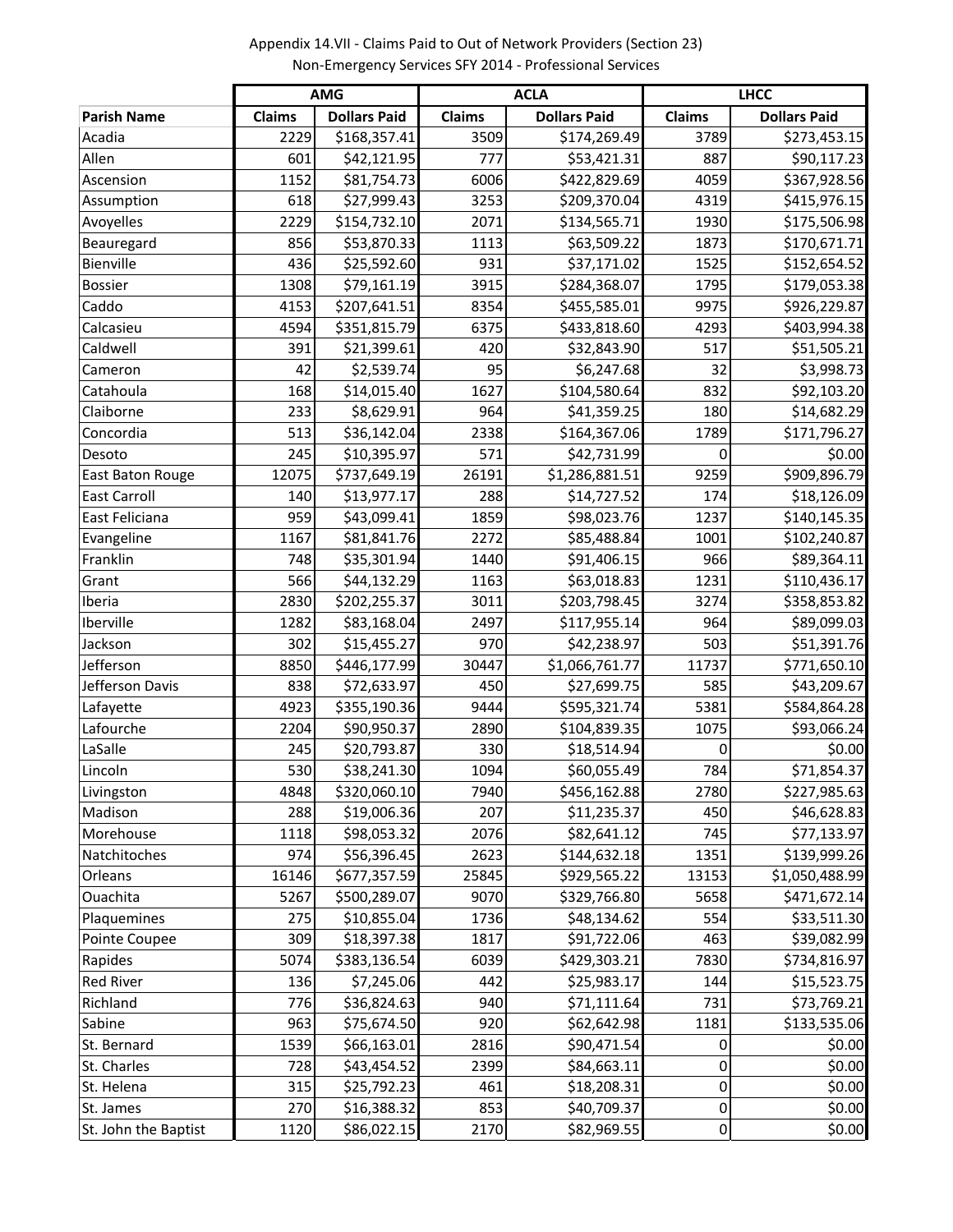Appendix 14.VII - Claims Paid to Out of Network Providers (Section 23) Non-Emergency Services SFY 2014 - Professional Services

| <b>Total</b>         | 124,945 | \$7,738,787.54 | 250,282 | \$11,854,134.21 | 126,816 | \$11,360,953.74 |
|----------------------|---------|----------------|---------|-----------------|---------|-----------------|
| No Parish Identified | 1990    | \$109,781.41   |         | \$0.00          | 633     | \$53,792.74     |
| Out of State         |         | \$0.00         | 511     | \$20,750.85     |         | \$0.00          |
| Winn                 | 291     | \$21,759.01    | 1124    | \$66,641.18     | 1012    | \$114,131.17    |
| West Feliciana       | 416     | \$16,687.95    | 457     | \$15,289.97     | 190     | \$10,466.91     |
| <b>West Carroll</b>  | 128     | \$10,846.66    | 128     | \$5,893.24      | 95      | \$9,811.46      |
| West Baton Rouge     | 655     | \$47,710.96    | 1755    | \$97,456.83     | 696     | \$80,163.41     |
| Webster              | 1819    | \$102,600.20   | 1334    | \$60,272.55     | 877     | \$97,320.05     |
| Washington           | 1690    | \$84,165.29    | 2662    | \$112,354.12    | 1784    | \$124,307.75    |
| Vernon               | 1417    | \$92,868.21    | 1337    | \$105,967.96    | 1460    | \$116,831.75    |
| Vermilion            | 1373    | \$91,760.71    | 1533    | \$132,789.47    | 2031    | \$186,066.97    |
| Union                | 429     | \$35,997.04    | 387     | \$33,605.09     | 345     | \$34,884.95     |
| Terrebonne           | 1880    | \$86,015.63    | 3430    | \$124,195.94    | 1737    | \$147,176.37    |
| Tensas               | 125     | \$8,347.41     | 720     | \$28,001.30     | 401     | \$38,450.88     |
| Tangipahoa           | 4535    | \$312,372.16   | 9345    | \$426,195.42    | 4549    | \$379,530.95    |
| St. Tammany          | 4712    | \$253,449.65   | 9458    | \$357,169.44    | 0       | \$0.00          |
| St. Mary             | 1438    | \$103,066.93   | 4168    | \$198,927.80    |         | \$0.00          |
| St. Martin           | 1294    | \$131,873.34   | 1756    | \$118,211.01    |         | \$0.00          |
| St. Landry           | 3180    | \$221,330.70   | 15158   | \$412,718.02    | 0       | \$0.00          |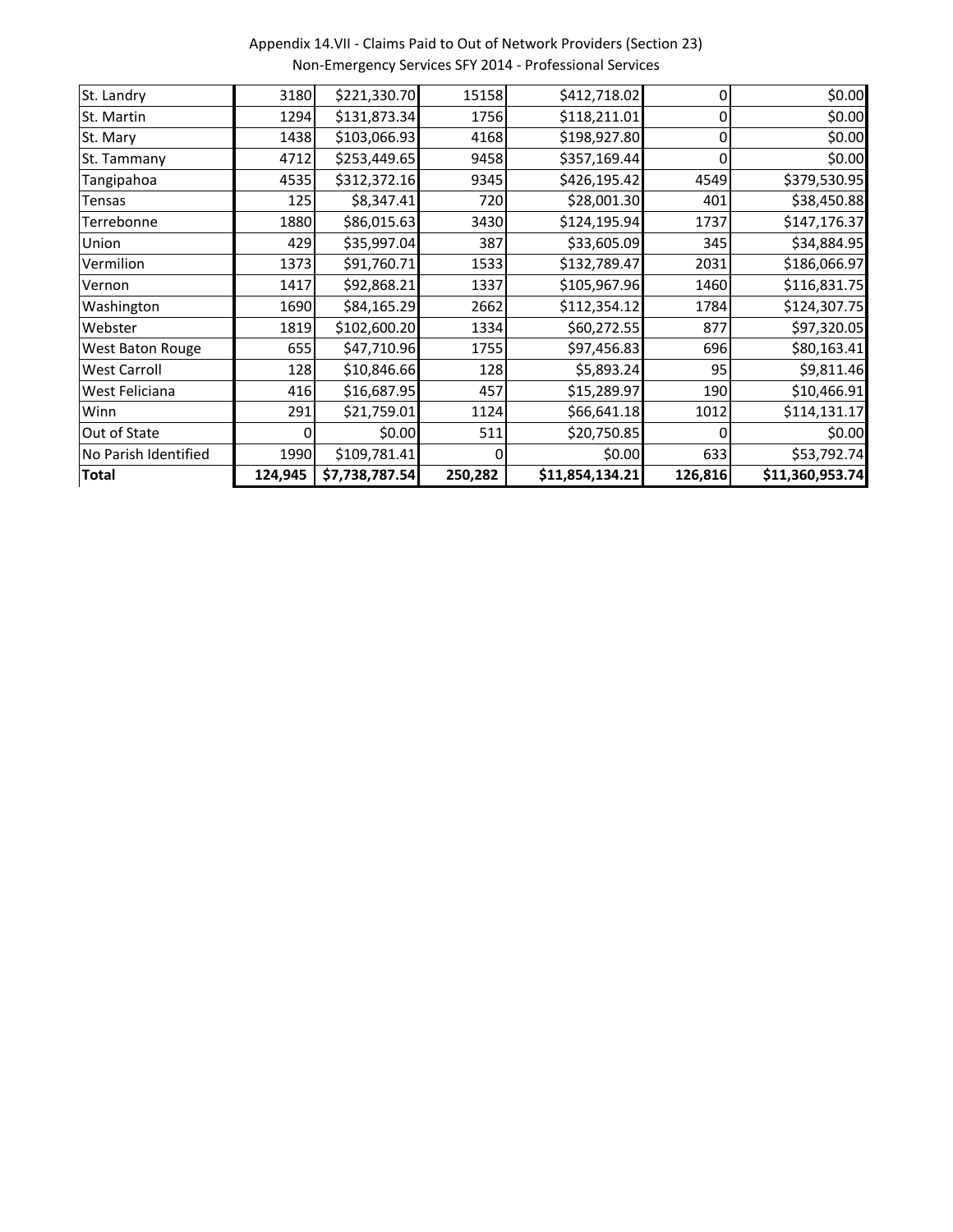**Parish Name Claims Dollars Paid Claims Dollars Paid Claims Dollars Paid** Acadia 0 \$0.00 0 \$0.00 23 \$2,772.93 Allen 0| \$0.00 0 \$0.00 0 \$0.00 Ascension 6| \$99.60 5| \$560.72 25 \$2,532.65 Assumption 0 \$0.00 0 \$0.00 14 \$1,208.23 Avoyelles 0| \$0.00 0 \$0.00 2 \$234.75 Beauregard 0 \$0.00 7 \$156.10 4 \$239.53 Bienville 0 \$0.00 0 \$0.00 20 \$2,530.60 Bossier 15 | \$305.43 | 0 | \$0.00 | \$0.00 Caddo 104 \$3,748.89 0 \$0.00 37 \$3,537.05 Calcasieu 0 \$0.00 0 \$0.00 12 \$623.66 Caldwell 0 \$0.00 0 \$0.00 0 \$0.00 Cameron 0 \$0.00 0 \$0.00 0 \$0.00 Catahoula 0 \$0.00 0 \$0.00 0 \$0.00 Claiborne 0 \$0.00 0 \$0.00 0 \$0.00 Concordia 12 \$722.69 0 \$0.00 0 \$0.00 Desoto 0| \$0.00 0 \$0.00 0 \$0.00 East Baton Rouge 1 41 \$655.75 35 \$3,585.53 12 \$802.30 East Carroll 0 \$0.00 0 \$0.00 0 \$0.00 East Feliciana 2 \$105.22 0 \$0.00 0 \$0.00 Evangeline 0 \$0.00 0 \$0.00 0 \$0.00 Franklin 5 \$275.64 0 \$0.00 23 \$1,998.46 Grant 0| \$0.00 0 \$0.00 3 \$542.92 Iberia 33 \$1,071.62 0 \$0.00 3 \$506.90 Iberville 1 \$95.75 0 \$0.00 1 \$65.01 Jackson 0| \$0.00 0 \$0.00 0 \$0.00 Jefferson 5 \$0.00 0 \$0.00 26 \$3,070.60 Jefferson Davis 0 \$0.00 0 \$0.00 1 \$87.99 Lafayette 21 \$1,242.16 0 \$0.00 53 \$2,653.98 Lafourche 5 \$0.00 0 \$0.00 17 \$1,244.33 LaSalle 0| \$0.00 0 \$0.00 0 \$0.00 Lincoln 14 \$1,277.91 0 \$0.00 0 \$0.00 Livingston 18 \$297.50 0 \$0.00 7 \$438.28 Madison 0 \$0.00 0 \$0.00 1 \$50.14 Morehouse 0 \$0.00 19 \$669.01 1 \$46.46 Natchitoches 13 \$247.19 0 \$0.00 11 \$2,712.14 Orleans 0| \$0.00 0 \$0.00 103 \$8,535.60 Ouachita 145 \$12,931.69 0 \$0.00 45 \$4,692.39 Plaquemines 0 \$0.00 0 \$0.00 0 \$0.00 Pointe Coupee 0 \$0.00 1 \$9,843.12 3 \$386.57 Rapides 3 \$48.36 0 \$0.00 41 \$4,885.28 Red River 0| \$0.00 \$0.00 \$0.00 Richland 44 \$3,836.91 13 \$329.32 3 \$215.45 Sabine 2 \$91.88 0 \$0.00 5 \$742.09 St. Bernard 8| \$173.39| 0 \$0.00| 0 \$0.00 St. Charles 4| \$105.26 0 \$0.00 0 \$0.00 St. Helena 0 \$0.00 0 \$0.00 0 \$0.00 St. James 0 \$0.00 1 \$7,070.68 0 \$0.00 St. John the Baptist 0 \$0.00 0 \$0.00 0 \$0.00 **AMG ACLA LHCC**

St. Landry 1| \$0.00 0 \$0.00 0 \$0.00

Appendix 14.VII - Claims Paid to Out of Network Providers (Section 23) Non-Emergency Services SFY 2014 - Rehabilitation Services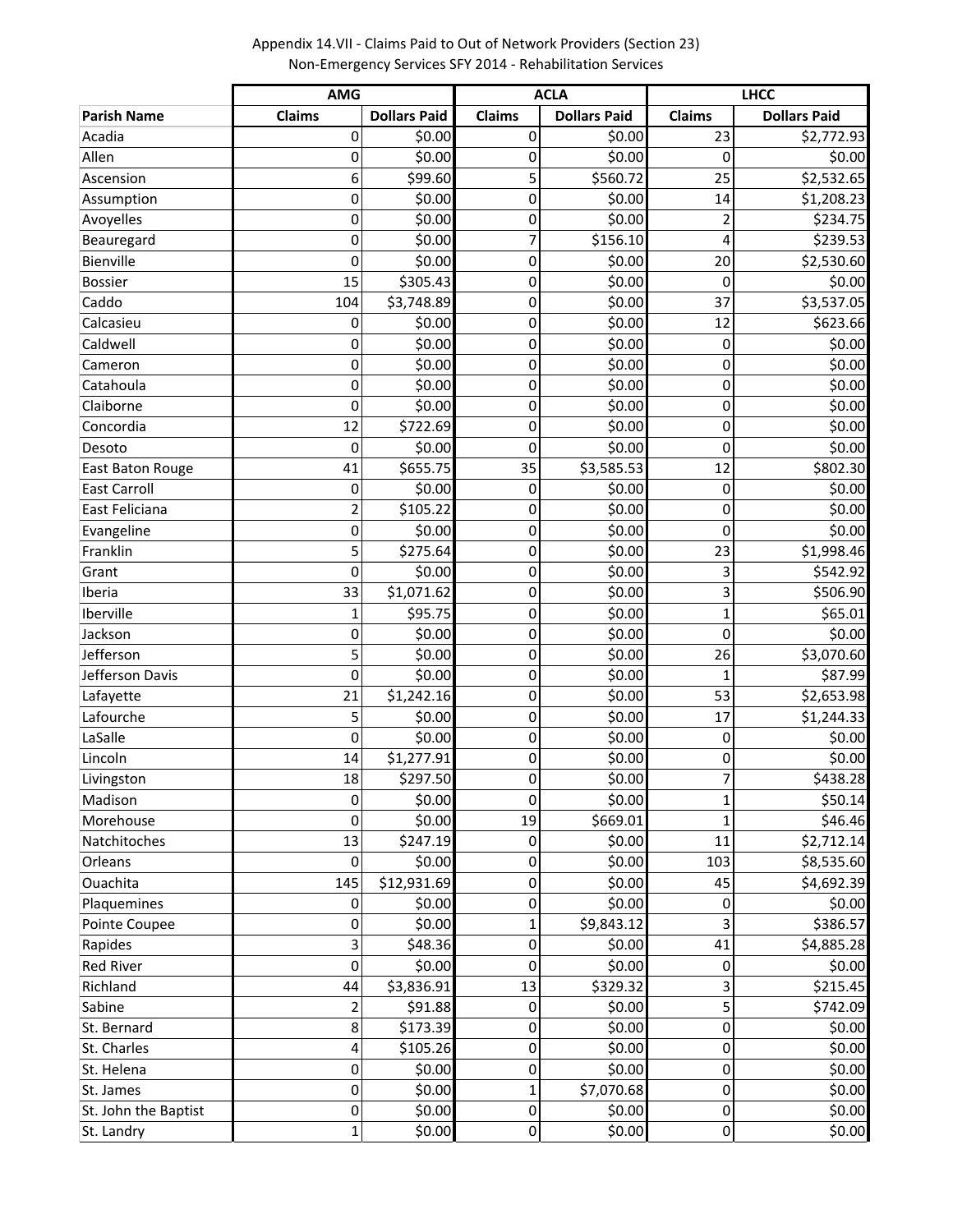Appendix 14.VII - Claims Paid to Out of Network Providers (Section 23) Non-Emergency Services SFY 2014 - Rehabilitation Services

| St. Martin           | ი   | \$0.00      | $\Omega$       | \$0.00      | 0   | \$0.00      |
|----------------------|-----|-------------|----------------|-------------|-----|-------------|
| St. Mary             | 0   | \$0.00      | 0              | \$0.00      |     | \$0.00      |
| St. Tammany          |     | \$121.63    | 0              | \$0.00      |     | \$0.00      |
| Tangipahoa           |     | \$0.00      |                | \$10,948.14 | ٩   | \$1,072.10  |
| Tensas               |     | \$248.07    |                | \$0.00      |     | \$0.00      |
| Terrebonne           |     | \$0.00      |                | \$0.00      |     | \$192.49    |
| Union                |     | \$0.00      |                | \$0.00      |     | \$0.00      |
| Vermilion            | 32  | \$102.33    | 0              | \$0.00      | 11  | \$889.64    |
| Vernon               | 0   | \$0.00      | 0              | \$0.00      | 29  | \$1,654.17  |
| Washington           | 20  | \$496.11    | $\overline{0}$ | \$0.00      |     | \$390.80    |
| Webster              |     | \$0.00      | $\overline{0}$ | \$0.00      | 36  | \$3,710.29  |
| West Baton Rouge     |     | \$57.45     | 0              | \$0.00      | 0   | \$0.00      |
| <b>West Carroll</b>  |     | \$0.00      | 0              | \$0.00      | 6   | \$578.83    |
| West Feliciana       | 0   | \$0.00      | 0              | \$0.00      | 0   | \$0.00      |
| Winn                 | 0   | \$0.00      | $\overline{0}$ | \$0.00      |     | \$144.71    |
| Out of State         |     | \$0.00      | 0              | \$0.00      | 0   | \$0.00      |
| No Parish Identified |     | \$108.19    | 0              | \$0.00      |     | \$80.13     |
| <b>Total</b>         | 570 | \$28,466.62 | 82             | \$33,162.62 | 597 | \$56,069.45 |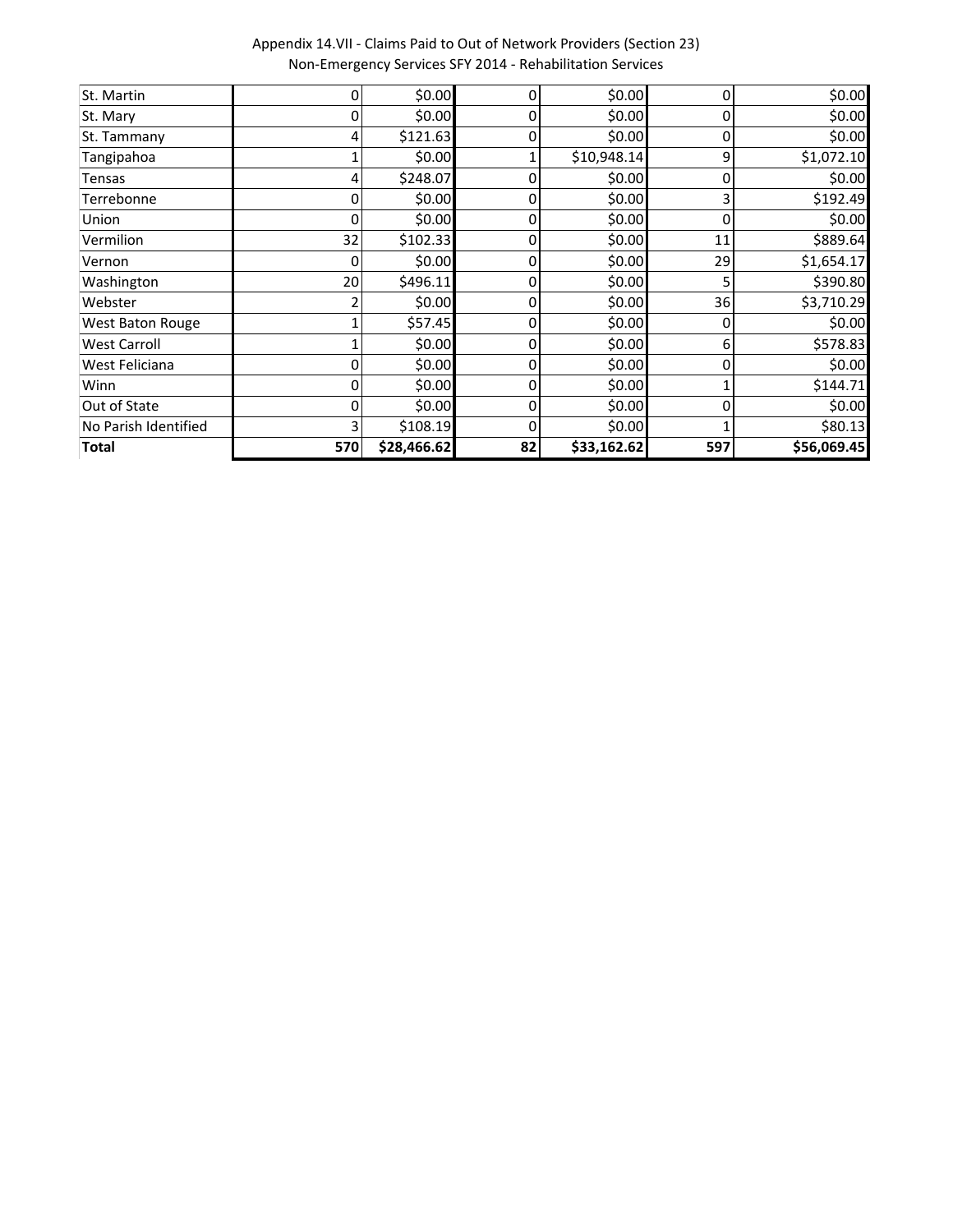Appendix 14.VII - Claims Paid to Out of Network Providers (Section 23) Non-Emergency Services SFY 2014 - Miscellaneous Services

|                     | <b>Multiple Claim Types*</b> |                     | <b>NEMT</b>    |                     |  |  |
|---------------------|------------------------------|---------------------|----------------|---------------------|--|--|
|                     |                              | <b>LHCC</b>         |                | <b>ACLA</b>         |  |  |
| <b>Parish Name</b>  | <b>Claims</b>                | <b>Dollars Paid</b> | <b>Claims</b>  | <b>Dollars Paid</b> |  |  |
| Acadia              | 0                            | \$0.00              | 4              | \$456.23            |  |  |
| Allen               | 0                            | \$0.00              | 0              | \$0.00              |  |  |
| Ascension           | 0                            | \$0.00              | $\overline{2}$ | \$266.84            |  |  |
| Assumption          | 0                            | \$0.00              | 5              | \$821.74            |  |  |
| Avoyelles           | 0                            | \$0.00              | 0              | \$0.00              |  |  |
| Beauregard          | 0                            | \$0.00              | 0              | \$0.00              |  |  |
| Bienville           | 0                            | \$0.00              | 0              | \$0.00              |  |  |
| <b>Bossier</b>      | 0                            | \$0.00              | 0              | \$0.00              |  |  |
| Caddo               | 0                            | \$0.00              | 0              | \$0.00              |  |  |
| Calcasieu           | 0                            | \$0.00              | 0              | \$0.00              |  |  |
| Caldwell            | 0                            | \$0.00              | 0              | \$0.00              |  |  |
| Cameron             | 0                            | \$0.00              | 0              | \$0.00              |  |  |
| Catahoula           | 0                            | \$0.00              | 0              | \$0.00              |  |  |
| Claiborne           | $\overline{1}$               | \$10,007.19         | $\overline{2}$ | \$260.20            |  |  |
| Concordia           | 0                            | \$0.00              | 0              | \$0.00              |  |  |
| Desoto              | 0                            | \$0.00              | 0              | \$0.00              |  |  |
| East Baton Rouge    | 1                            | \$2,838.74          | 7              | \$845.20            |  |  |
| <b>East Carroll</b> | 0                            | \$0.00              | 0              | \$0.00              |  |  |
| East Feliciana      | 0                            | \$0.00              | 0              | \$0.00              |  |  |
| Evangeline          | 0                            | \$0.00              | $\overline{2}$ | \$220.36            |  |  |
| Franklin            | 0                            | \$0.00              | 0              | \$0.00              |  |  |
| Grant               | 0                            | \$0.00              | 0              | \$0.00              |  |  |
| Iberia              | 0                            | \$0.00              | 0              | \$0.00              |  |  |
| Iberville           | 0                            | \$0.00              | 0              | \$0.00              |  |  |
| Jackson             | 0                            | \$0.00              | 4              | \$380.96            |  |  |
| Jefferson           | 0                            | \$0.00              | 51             | \$8,101.55          |  |  |
| Jefferson Davis     | 0                            | \$0.00              | 0              | \$0.00              |  |  |
| Lafayette           | 0                            | \$0.00              | 0              | \$0.00              |  |  |
| Lafourche           | 0                            | \$0.00              | 0              | \$0.00              |  |  |
| LaSalle             | 0                            | \$0.00              | 0              | \$0.00              |  |  |
| Lincoln             | 0                            | \$0.00              | 78             | \$10,080.28         |  |  |
| Livingston          | 0                            | \$0.00              | 3              | \$418.65            |  |  |
| Madison             | 0                            | \$0.00              | 0              | \$0.00              |  |  |
| Morehouse           | 0                            | \$0.00              | 0              | \$0.00              |  |  |
| Natchitoches        | $\mathbf 0$                  | \$0.00              | 0              | \$0.00              |  |  |
| Orleans             | 0                            | \$0.00              | 0              | \$0.00              |  |  |
| Ouachita            | 0                            | \$0.00              | 0              | \$0.00              |  |  |
| Plaquemines         | 0                            | \$0.00              | 0              | \$0.00              |  |  |
| Pointe Coupee       | 0                            | \$0.00              | 3              | \$442.09            |  |  |
| Rapides             | 0                            | \$0.00              | 9              | \$1,225.67          |  |  |
| <b>Red River</b>    | 0                            | \$0.00              | 0              | \$0.00              |  |  |
| Richland            | 0                            | \$0.00              | $\overline{2}$ | \$333.17            |  |  |
| Sabine              | 0                            | \$0.00              | 0              | \$0.00              |  |  |
| St. Bernard         | 0                            | \$0.00              | 0              | \$0.00              |  |  |